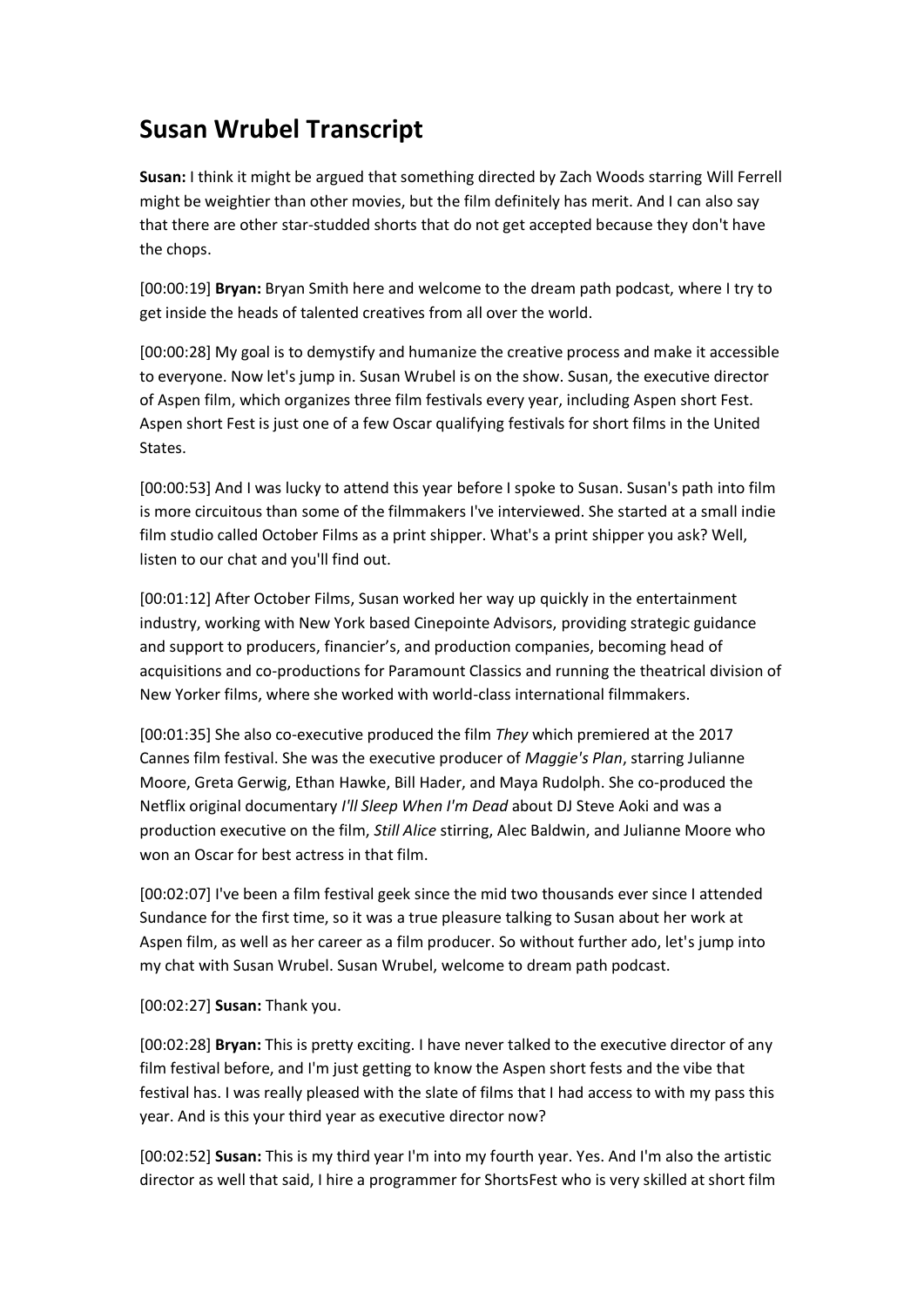curation. Whereas I'm more of a feature film person, myself. You know, we definitely collaborate on certain things and chat a lot about the program before everything gets locked in.

[00:03:19] But the strange part is that Jason Anderson, who is our ShortsFest director of programming, Jason comes from Toronto international film festival, another biggie, which is very well established and well-known, and well-respected, Jason programs, their shorts, short cuts program. Excuse me. And we brought Jason on last year in 2020, and the 11th hour actually had to switch to virtual.

[00:03:44] So, Jason has not actually experienced a real Aspen ShortsFest yet. He did a wonderful job last year, we chatted in a bit more detailed this year before the selection was finalized, and I would say across the board, the feedback that we got on the program in general was outstanding. People really, really loved it.

[00:04:04] He just has a great sensibility. And I think that having been here myself for three and a half years and really have an understanding of our community and our viewership, that really helps sort of inform the way he and his programming team look at short films.

[00:04:23] **Bryan:** I had been watching some interviews with you, and I think last year there was an interview from like March 12th. And I was like, oh my goodness. She doesn't know. Right. And he knows at this moment.

[00:04:35] **Susan:** That was the day that they, that we pulled the plug.

[00:04:37] **Bryan:** Yeah, and what a moment in time for everybody in the entertainment industry. And, I had just finished Sundance at that time, and I was covering Sundance. And, you know, after that, I think that was the last live film festival for the entire year. So, tell us about the selection process, because my understanding is there's 3000 submissions and only 80 accepted.

[00:05:03] **Susan:** Yeah, for ShortsFest. So, well, let me just back up for a second. Do you know that we do three festivals a year?

[00:05:09] **Bryan:** I saw that. Yeah. So, why don't we back up a little bit and you can tell my listeners about those three festivals and then we'll kind of narrow into the ShortsFest.

[00:05:19] **Susan:** So, Aspen film has been around, we're going into our 40 we're in our 42nd year. We had our 41st Film Fest in October, that was a hybrid. We were able to pull that off in the pandemic.

[00:05:32] Coming up in September will be our 42nd year and Aspen film launched with Film Fest back in 1979. And at that point it was feature independent feature films and shorts at the same time. In back in 1991, I guess it was because that was 30 years ago. ShortsFest became its own separate festival because our founder and executive director at the time, Ellen Hunt just felt that there was a whole world out there that needed to be explored. So, that's when ShortsFest was born 30 years ago.

[00:06:07] **Bryan:** Okay.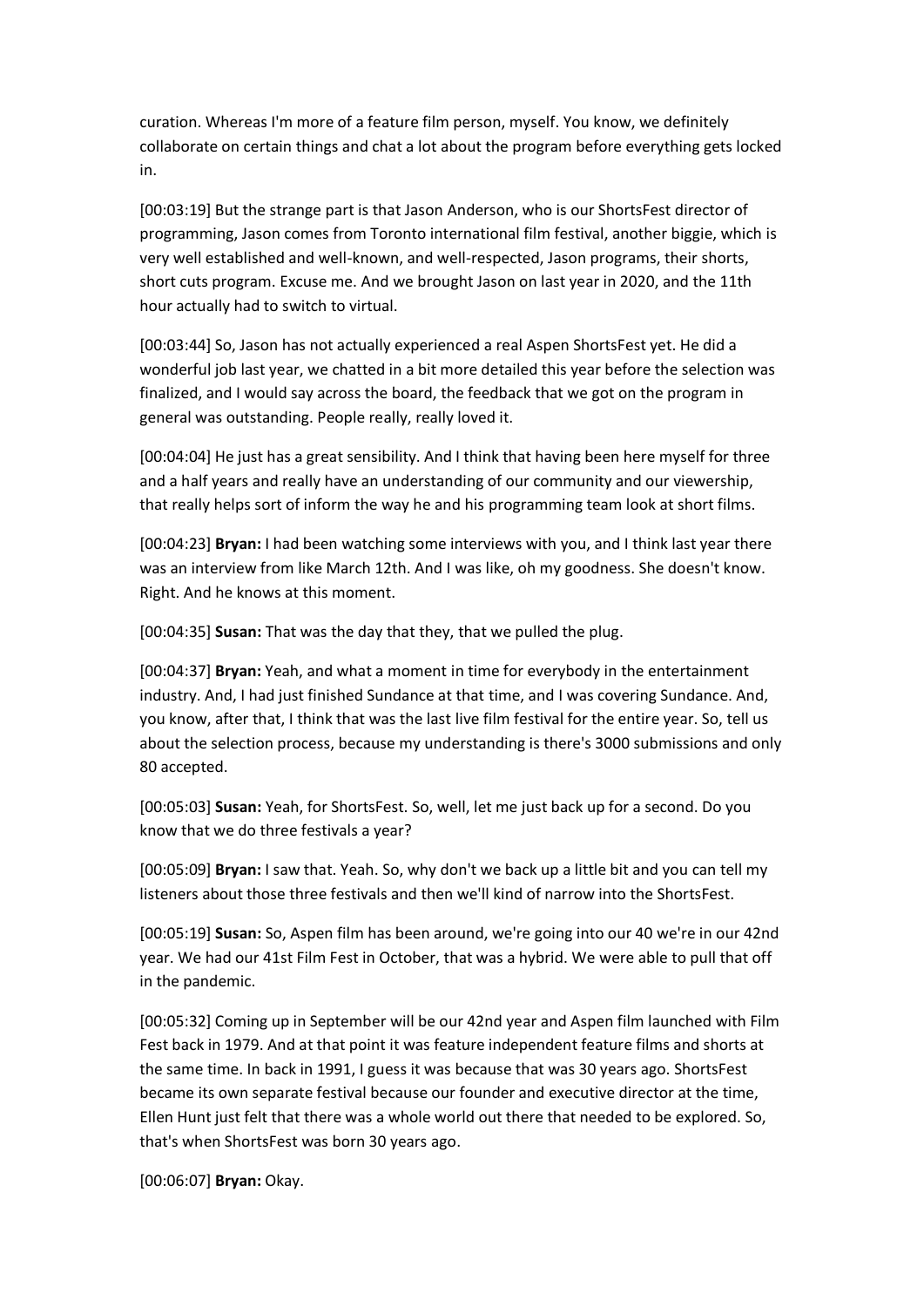[00:06:07] **Susan:** Film Fest. Did you get to see our awards program?

[00:06:11] **Bryan:** I was not able to figure out how to watch it. I don't know why.

[00:06:15] **Susan:** Maybe we can get you the ceremony.

[00:06:17] **Bryan:** I did see who the winners were though. I was able to find those.

[00:06:21] **Susan:** Yeah. So, we give an award every year called the Ellen award. And when Ellen Hunt, our founder and longtime executive director retired, I think it was 2000 or 2001, a group of her friends who are stalwart group of locals. Who'd been around with her since the beginning and help launch the organization in 1979. They surprised her by awarding a film, a prize, this Ellen award, which really it was a film or a filmmaker that really embodied the spirit of Ellen and her programming style and something that was fun and playful yet meaningful and had a lot of heart to it.

[00:06:58] So, this year for our 30th anniversary, the jury foreman, whose name is Steve Aldrich. Who's a long time local. Steve announced the winner and they cut to one of the women who started the festival with Ellen back in 1879, a woman named Gail Holstein. Who actually talked a little bit about, you know, Aspen film and Film Fest and how everything got started so many years ago in really it was, you know, sort of around the time of Sundance when people just thought, "Hey, there are all these great indie movies out there that people need to see that aren't studio fair."?

[00:07:31] And that was really how Film Fest was born. I don't want to say in somebody's backyard, but it was Ellen and her group of friends picking up the phone, calling, you know, the likes of my old bosses at October films or somebody at Miramax back in the day, asking to show films. So, this festival really has a history and, and a longevity with independence.

[00:07:53] Our tagline is "Independent by Nature", and we really try to show things here that people may not see elsewhere. We are traditionally situated in the fall, sometimes in a really opportune spot, sometimes in a not opportune spot, because I feel like anything that is now launching at, the New York film festival is off limits to us until it's already screened there, which is a bummer, but I totally understand it.

[00:08:17] And it's great for New York because it's such a world-class festival. But we do have the luxury of screening films from the current year I would say, certain things that come from Sundance in January that have not yet launched until fall, that, you know, a lot of distributors are holding off for the award season. We definitely get a lot of great titles out of Cannes. And usually, I'm able to pull a couple of things from Venice, Telluride, Toronto, which is always a big coup as well. We have a huge audience for documentaries. So, I'm able to cherry pick some documentaries that have, that have been popping up at festivals, and we usually show only 20 films at Film Fest. So, it is by invitation only. So, being the, being the artistic director there for our Academy's reading series really has its advantages in the sense that I can kind of curate my wish list. We're not always getting my full wish list and it's always a negotiation. But as I said, in a pandemic year, we were able to execute a fully hybrid festival in October. We were able to do four in-person screenings, we opened with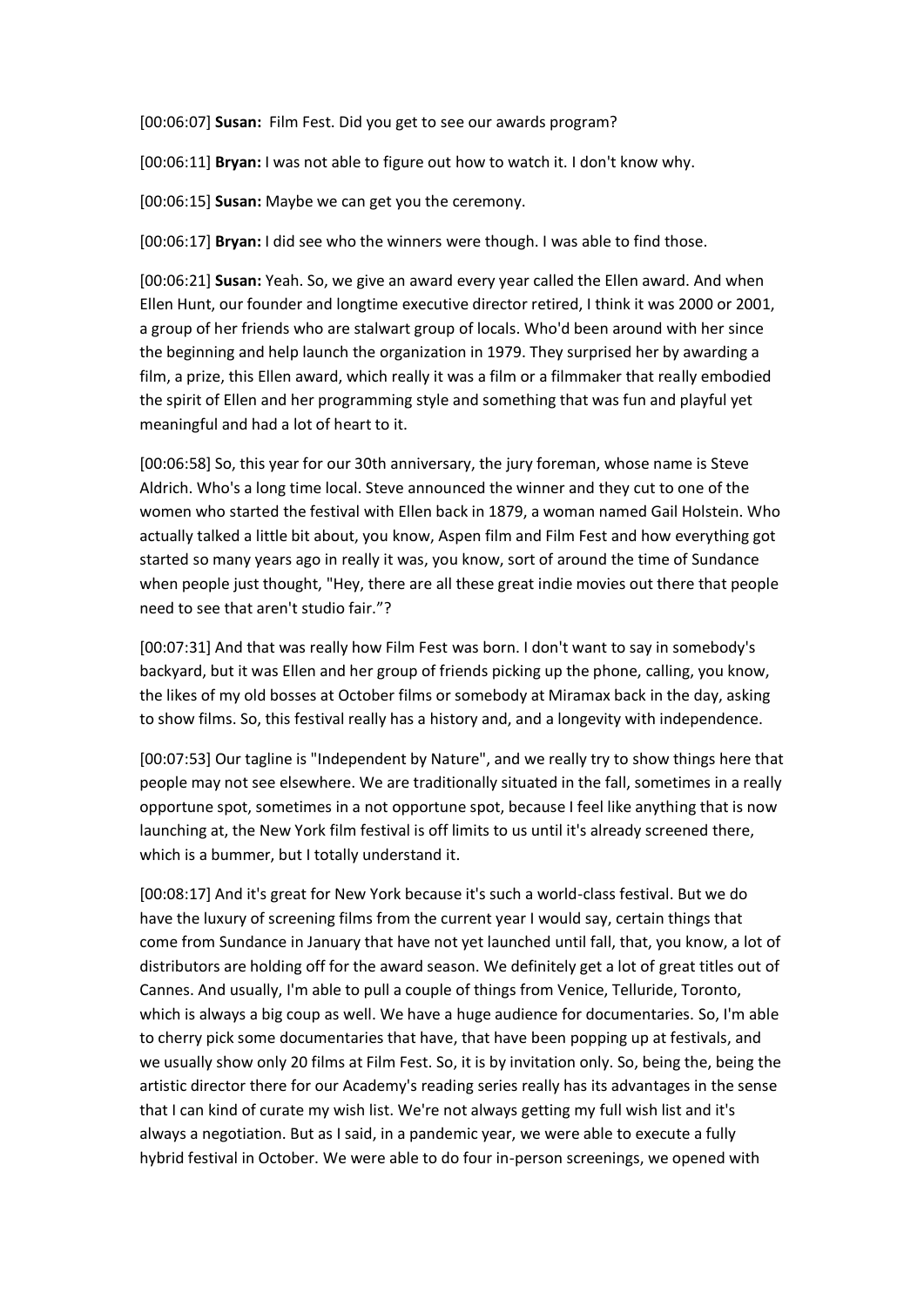*Nomadland*. We had *The Dissident* as the late night show that same evening. And then we closed with oh, *Truffle Hunters*.

[00:09:34] **Bryan:** Okay. Yeah.

[00:09:35] **Susan:** Have you seen *Truffle Hunters*?

[00:09:36] **Bryan:** I- know I saw it was at Sundance, I believe too.

[00:09:39] **Susan:** Yeah. I couldn't get a ticket at Sundance. We begged and begged. We, we brought it here. And *Ammonite* closed the festival in October, and we were able. To do a drive in, we were only one of five places in the country to show *David Burns: American Utopia* before it launched on HBO.

[00:09:56] So, that was great. We did it in the rodeo parking lot, out in Snowmass, which a huge coup for the 40 foot blow-up screen, which was incredible looking. And then we had a bunch of great virtual offerings, including. *Sound of Metal, One Night in Miami*.

[00:10:14] **Bryan:** Nice. I just saw *Sound of Metal* this weekend. Incredible.

[00:10:17] **Susan:** He's amazing.

[00:10:18] **Bryan:** Oh my gosh.

[00:10:19] **Susan:** He looked quite dashing last night, I have to say, Riz Ahmed.

[00:10:24] **Bryan:** Yeah. He's he is quite a handsome devil. Yeah. I have to say.

[00:10:28] **Susan:** He's just a super talent that flew under the radar in this country for so long.

[00:10:33] **Bryan:** I think the first time I saw him was that HBO series.

[00:10:35] Yes. Where he was a

[00:10:37] **Susan:** taxi driver.

[00:10:38] **Bryan:** Right? So, tell us about the Short Fest and the importance of short films as it relates to feature films in terms of cultivating and nurturing young filmmakers, or maybe not young filmmakers, but just, you know, people are coming into the industry maybe late in their career.

[00:10:56] **Susan:** So ShortsFest, as I said, you know, in 1991, the, the founders of Aspen film and Film Fest realized that shorts really was a thing unto itself and decided to dedicate a full festival to shorts. Throughout the years, we became Oscar qualifying in five categories, those being animation, comedy, documentary drama, and short short, which are films under 10 minutes in length. And that's really a big deal because yes, there are Oscar qualifying film festivals in the U.S and around and around the world.

[00:11:31] But, if you are short filmmaker and you want to be considered for an Oscar, you know, you see at the Oscars, there are three shorts categories: live action, animation and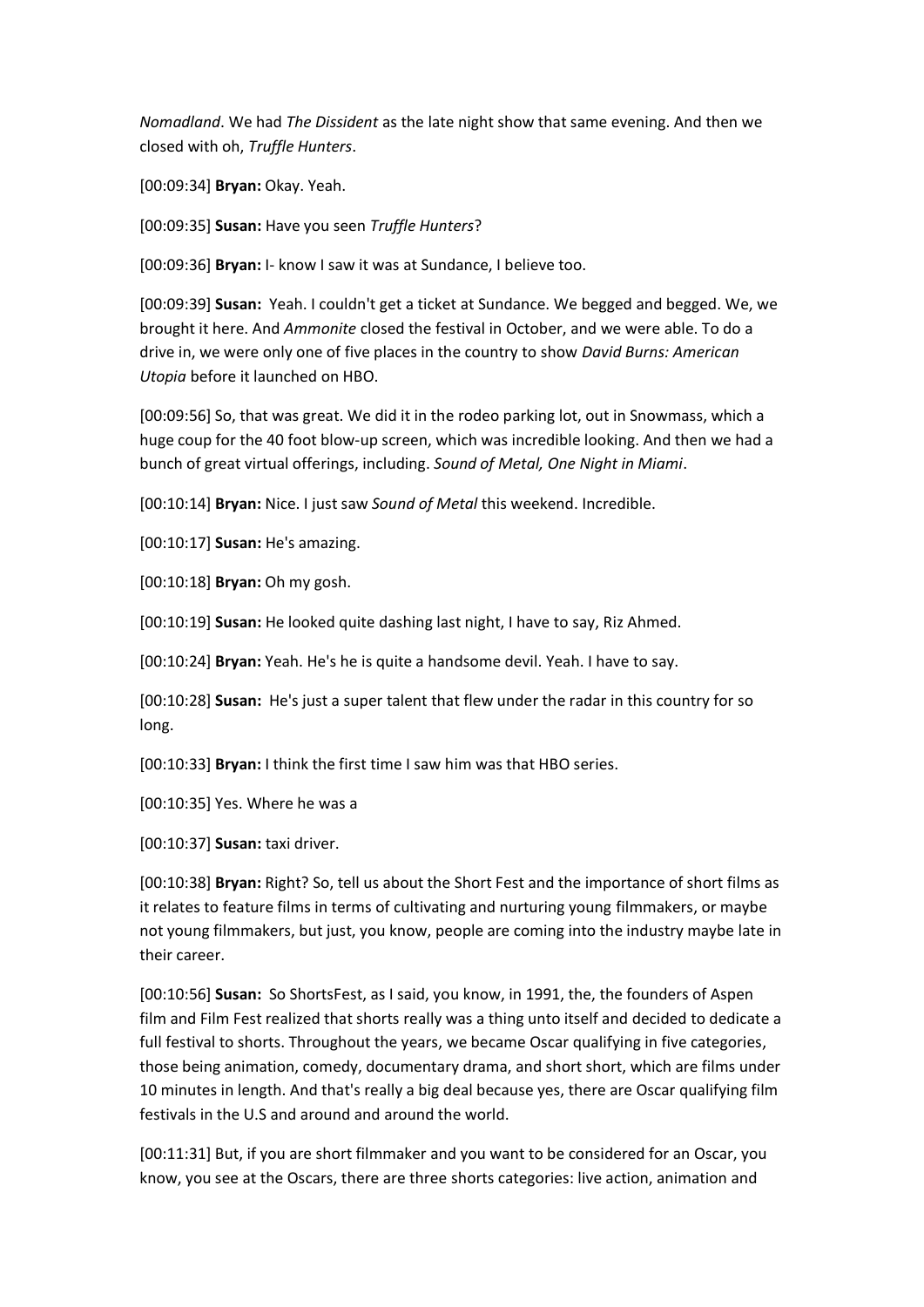documentary short, we qualify for all three categories with our animation, the documentary, and then our comedy or comedy drama or comedy and drama both fall under live action, or can't maybe not because this year, I think three of our Oscar qualifiers were all animation pieces, but they were all Oscar qualified, so they can go on for contention. And a lot of filmmakers use shorts as calling cards." This is what I'm doing. This is who I am. This is my voice." Oftentimes you'll find that short filmmakers who've had success with their films or, you know, just a great concept that they want to explore a little bit further. We'll kind of bang out the, the story in a short, and then they'll go back, and they will expand it into a feature and develop it and get, you know, production company on board or find financing for it.

[00:12:33] Jason Reitman is a director who was a ShortsFest alum, who then went on to do amazing things, like *Thank You for Smoking,* and now I'm blanking on the George Clooney. One that everybody knows about. It'll come to me. But that's what Jason's career really took off. Also, Sarah Polly was another director.

[00:12:51] **Bryan:** Oh, was it *Up in the Air*?

[00:12:54] **Susan:** *Up in the Air*! Thank you.

[00:12:57] **Bryan:** Okay. Right.

[00:12:57] **Susan:** The other Director who did the feature about the drummer? So, a lot of these notable filmmakers have actually launched resort films. And for example, you'll also find a lot of. Actors who are making the crossover from acting to directing, and this year we had a wonderful animated sort. Did you see a film called *Roborovski*?

[00:13:20] **Bryan:** No, I didn't.

[00:13:21] **Susan:** It was a great animated piece that was directed by Dev Patel. Co-directed I should say.

[00:13:26] **Bryan:** Yeah, and I also saw Zach Woods in there too with *David*.

[00:13:30] **Susan:** Yep. And also, the young woman who plays the daughter in *Ray Donovan*, but she also had her directorial debut. Kerris Dorsey is her name. She had a short called *Silvertone*. So, that was her directorial debut. So again, it's, it's really a calling card for a lot of filmmakers who are finding their way. It's a succinct and efficient way to get your brand out there. It's always interesting to see what the jury goes for and what the audience award ends up being. Sometimes they are aligned and other times not. And we do bring in real industry stalwarts as our official competition jury because they are selecting the films that will go on for Oscar contention. So, they select the five categories that I mentioned. They also award a student short, a prize our student short prize is not an Oscar qualifier, but that is a category within the academy awards that does qualify. And in terms of being a dedicated Shorts Fest that is an Oscar qualifier, we're one of about four in the country that is strictly dedicated to shorts where you can become Oscar qualified. You know, you have other big festivals Sundance in Palm Springs and, South by Southwest that are all Oscar qualifiers as well, but they also have feature films in there.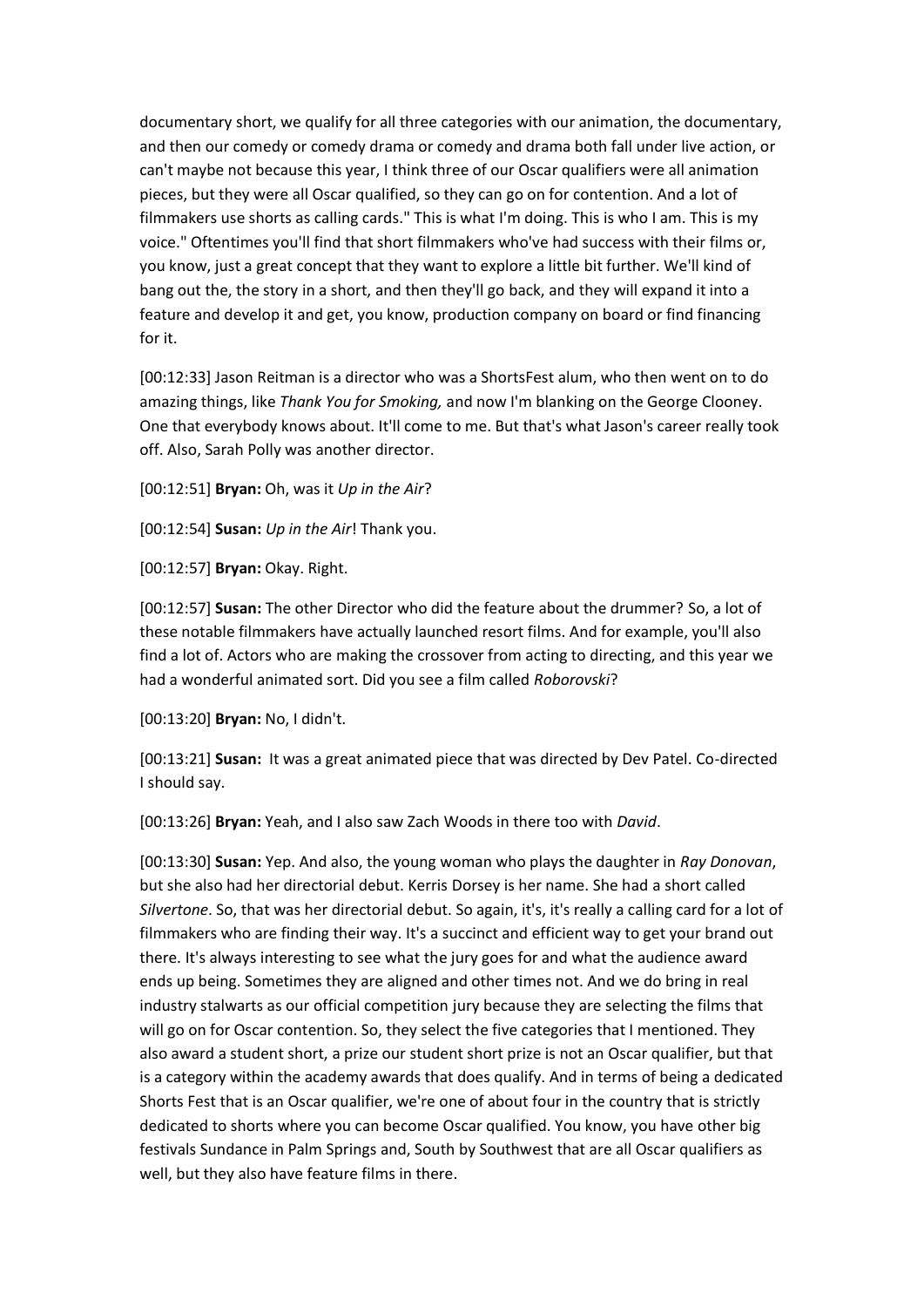[00:14:45] So, I think one of the things that filmmakers really enjoy about coming to Aspen is that it's really all about them. And it's a small mountain community and you're in, traditionally a spectacular locale, the historic Wheeler opera house, down right in downtown Aspen. So, one of the historical beautiful buildings here, that's been refurbished.

[00:15:04] It's, you know, a real Jewel box with 500 seats. So, if you're a first-time filmmaker, even if you're a second-time filmmaker coming here from another country and just being on that stage and looking up and you're thinking, oh my God, there are 500 people here and there's a balcony and people love my movie. It's a pretty heady experience.

[00:15:22] **Bryan:** Yeah, I have two friends who had a film show at the ShortFest this year. Rayka Zehtabchi and Sam Davis with, *Are You Still There?* And I interviewed both of them recently, just I think last fall, after they had that branded content up for KitchenAid, it was a documentary on female restaurant industry workers.

[00:15:41] **Susan:** Oh, wow, I haven't seen that still. I've heard. It's fantastic though.

[00:15:44] **Bryan:** It's great. It's really good. And then of course, Rayka Zehtabchi was my second guest on the podcast, kind of a flagship guest right after she won the academy award for *Period. End of Sentence*. So, it's cool to see that they got their film into your festival and that it's an Oscar qualifying festival.

[00:16:02] **Susan:** That's awesome. Yeah, it's a great film. Very surprising. And so well done.

[00:16:07] **Bryan:** What's surprising about these is I come in with an extreme bias against short films, and I think it's because I just don't really understand how people can cram so much story into such a short space. And screen time and it's like, okay, how do you do that?

[00:16:26] Well, what we're seeing in these festivals and especially the Aspen ShortFest, is that the production value of these films is incredible. First of all, very, very talented filmmakers. And, you know, with Rayka and Sam, I mean the academy award winning filmmakers are coming in and just knocking it out of the park in 15 minutes.

[00:16:46] **Susan:** Yeah.

[00:16:46] **Bryan:** I mean, a fully formed, some of them, some of the stories are fully formed. Some of them feel a little more like maybe you're kind of swooping in and you're getting maybe a cross section of a, of a broader story, but I think that's just a stylistic choice that they make. And that's great. But for me, I'm really starting to evolve in terms of my, my appreciation for short films.

[00:17:09] **Susan:** Absolutely. I feel the exact same way. And when I said to you, we bring in a director of ShortsFest programming, who's really an expert in short films. That was not my bailiwick. You know, I could always watch a short film and appreciated or think, "oh, this cinematography is amazing." Or "this director really knows how to work with actors and, you know, tell a story."

[00:17:28] But that was never really my bailiwick I, you know, kind of grew up in the business and features. And that was really what I understood. So, this being my fourth ShortsFest, I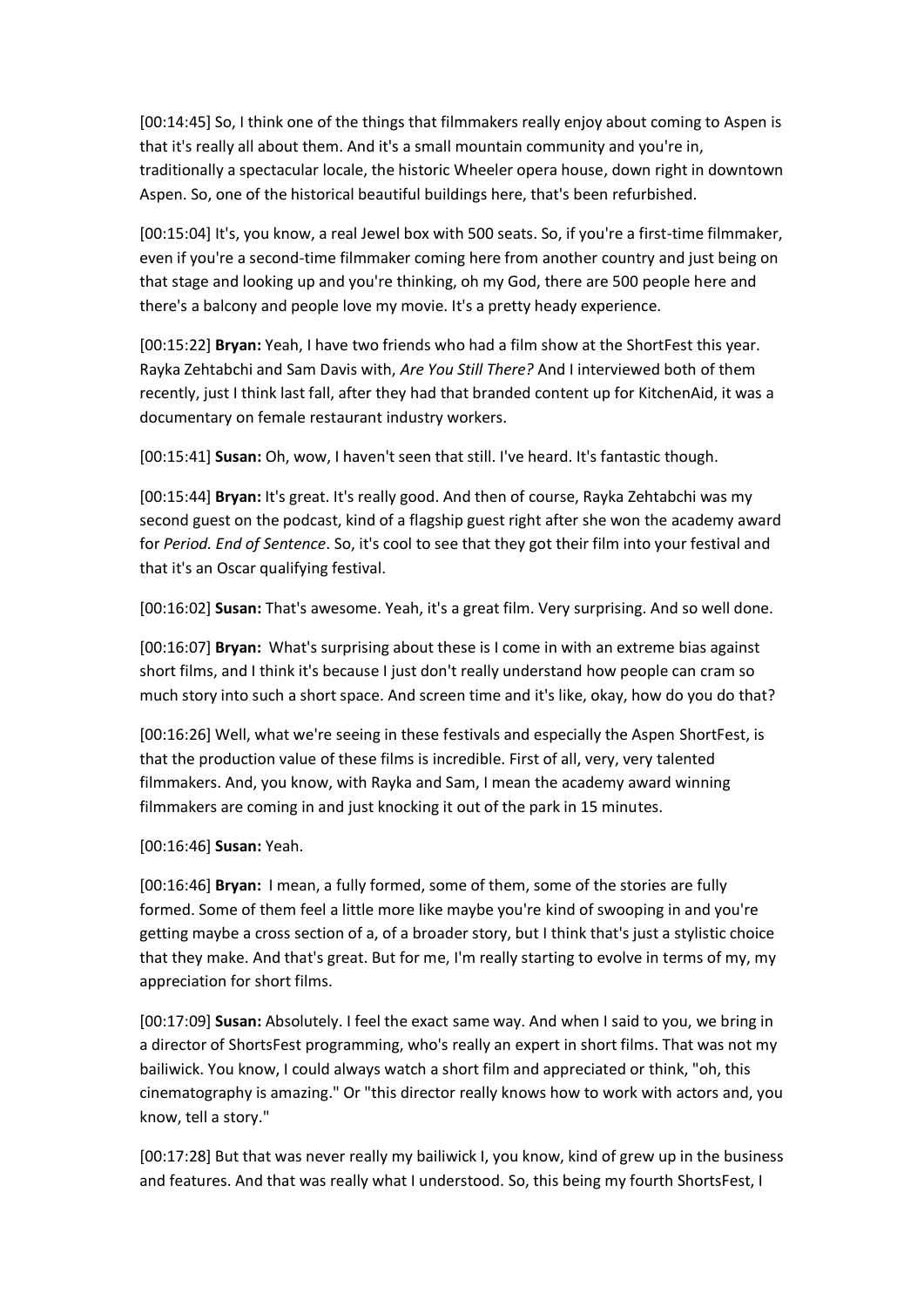would say that I had less of a hand in our first two. And when we brought in a new director of programming in 2019, Jason and I had to work very closely to the other because I had an understanding of the audience and I brought him in to do a specific job.

[00:17:53] So, we really had to be in sync, so I started watching a lot more films. And there are certain things. And it's funny because there are certain films that, you know, were big shorts on the festival circuit that I will take a look at and say, "I just don't really understand that." It's not, it's not me. It's not to say it's a bad film. It just didn't speak to me. It didn't resonate in a certain way.

## [00:18:11] **Bryan:** Right.

[00:18:12] **Susan:** And there are other films that certain programmers feel like, oh, it's too mainstream. We don't want that. And I have this conversation with filmmakers who, you know, there was a comedy that we showed that I thought was just so lovely. And so succinct in its storytelling and it was perfect.

[00:18:28] It just, it did what it was supposed to do in 10 minutes. And it was humorous and there was a known, you know, a notable actor in there, a mature actress. I should call her, which I love. And I love when filmmakers are able to use actors in that way and really give them a special role in, in a short film sometimes these ancillary characters from TV or other films really bring a lot of gravitas to a short film, because you know that they actually have the chops to do it. So, we were chatting and she said to me, you know, we had a little sidebar in, in another, interactive building that we did. And it was just the two of us in our own little table.

[00:19:06] She said, "you know, I started to get worried. I hadn't really been accepted to many festivals and I'm just so thrilled that my film is an Aspen and, you know, blah, blah, blah, what's it about." And I said, you know, you have to realize that every festival has a very different personality. And I think that certain festivals that are Oscar qualifiers feel that the bar has to be set in a certain place for a certain genre of film and comedy can be difficult. Like, there's some highbrow comedy, there's some lowbrow comedy. And I also feel, especially when you're dealing with international comedy, it doesn't always translate.

[00:19:40] **Bryan:** Right.

[00:19:41] **Susan:** And there are very different sensibilities, for festivals for countries.

[00:19:46] You know, I think a lot of the international dramas translate beautifully because they are just that. And they tell a specific story, I mean, we had a film here in 2018, that ended up winning the dramatic award, which Oscar qualified it. It also won the Ellen jury prize and we brought the filmmaker. Her name is Mariam Zubair, she was one of our jurors this year. Her film was called *Brotherhood* and it was just visually stunning. The characters were incredible. I think she did some casting with non-actors, and it was just a universal story that. That really spoke to a lot of people across a wide swath of viewership. Whereas I find particularly U.S comedy doesn't always do that.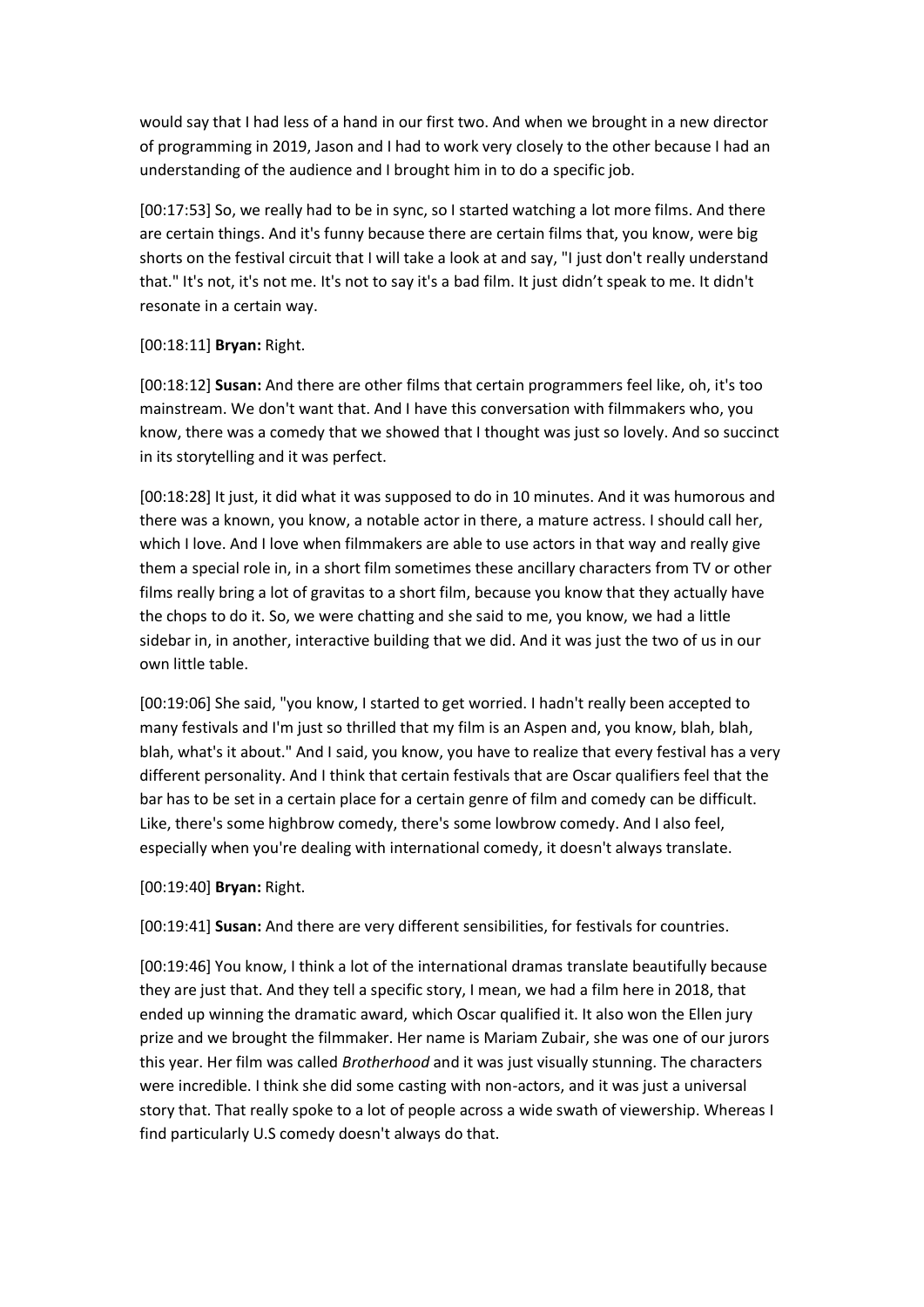[00:20:30] **Bryan:** You know, one thing I missed out on, I really regret not watching *We Have One Heart*, which one best documentary, and it's an animated film, but for some reason Iyou know, I watched all of Program Two, I believe, which had *David* in it, the Zach Woods one, but. And for some reason, I was just like, "you know, I just can't, I can't." The animation stopped me and I need to get past that because I think animation and I just talked to two animators last week who worked on a bunch of Pixar films. And so, I mean, I can connect with animation. I don't know why in this context, it was like a roadblock for me, but I need to really push past that because I missed out. Everybody loved this film.

[00:21:08] **Susan:** And as I said, what's so interesting is that out of six jury awards, four of them were animated. And we only have one animation prize.

[00:21:17] **Bryan:** Yeah, that's incredible.

[00:21:18] **Susan:** So, documentary, short short, animation and comedy were all animated. That's so cool.

[00:21:27] **Bryan:** It is really cool. You know, I'm going to go back to the Zach Woods, short *David* with Will Ferrell, and William Jackson Harper. And that was the very first film I watched in this festival, probably because I saw Will Ferrell's face, I was like, oh, there's a familiar face. Yeah. What I'm wondering is. Is there controversy in the short film world because Zach Woods may be considered to be kind of a shoe in like, oh, it's Zach Woods and oh, and there's Will Ferrell and you know, you've got of course William Jackson, Harper, and I mean, big, big names, a lot of street cred coming in, but do they have an unfair advantage, number one, getting into the festival, number two, you know, for award consideration, is that a controversy?

[00:22:10] **Susan:** Look, I would say, I don't think it's a controversy. I think it might be argued that something directed by Zach Woods starring Will Ferrell and William might be weightier than other movies, but the film definitely has merit.

[00:22:27] And I can also say that there are other star-studded shorts that do not get accepted because they don't have the chops. And, you know, it's definitely something that we talk about and we will, we will give certain consideration, you know, there might be more of a conversation around a film that has, you know, star bait or something, but ultimately at the end of the day, at least with this festival, if the film does not have what it takes to be selected, because as you said out of almost 3000 submissions, only 80 films were chosen, it's not going to make it through. And, you know, interestingly as fascinating and wonderful and amusing and uncomfortable is the film *David* is directed by Zach Woods. It was not something, you know, that the jury selected as a jury prize.

[00:23:16] **Bryan:** That's true.

[00:23:16] **Susan:** But it was also something that the audience award didn't go to either. So, more than the jury prize, I think the fact that it, that the audience didn't select, it speaks even louder than a jury selecting it.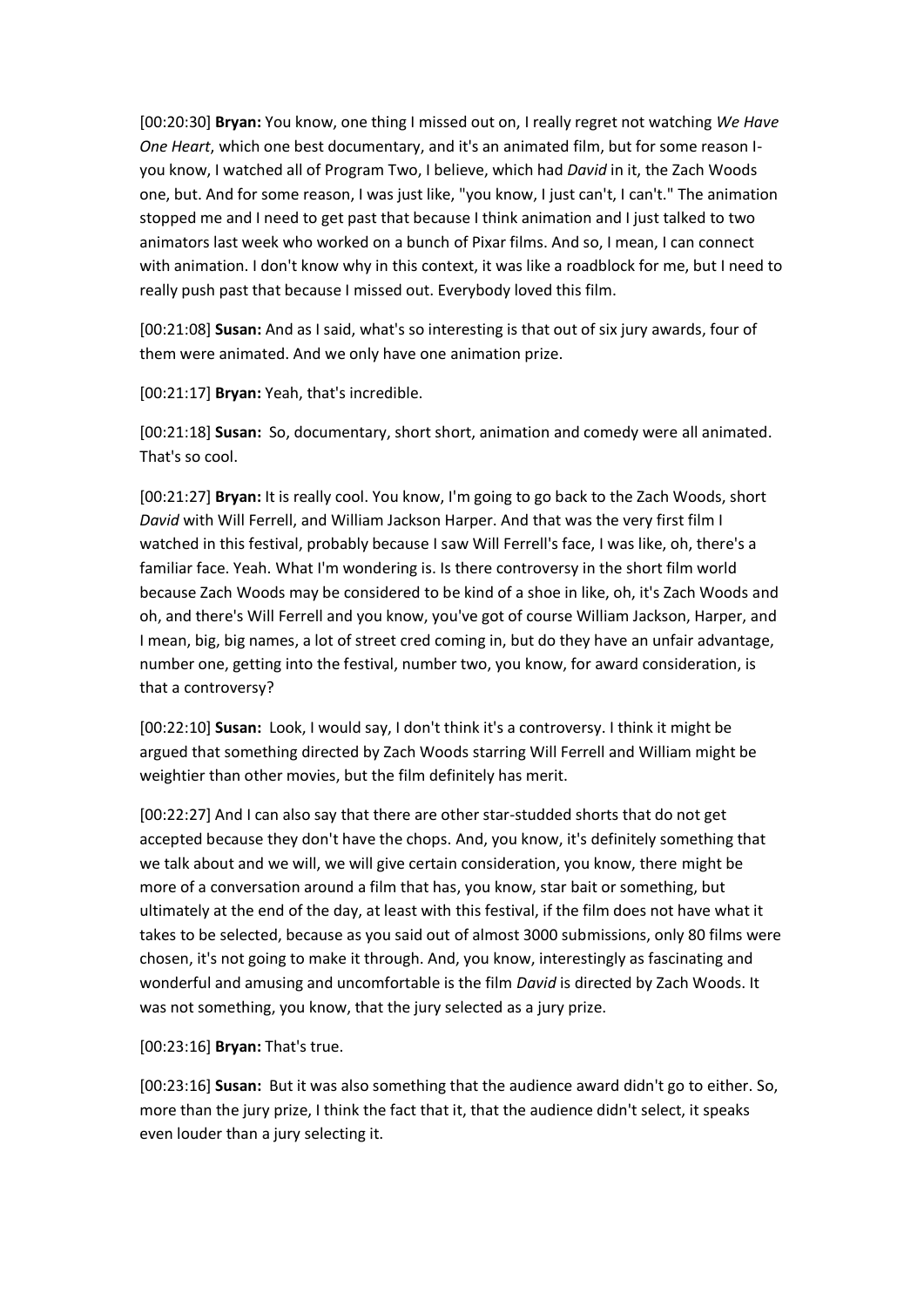[00:23:29] **Bryan:** Well, that's a good point. And let me be very clear, especially to Zach Woods, fantastic film. So, I'm not trying to diminish the greatness of this film because it is a fully formed story and it's just incredible how you can start in this office, and I don't want to spoil it if it ever makes it into some type of a streaming platform. But yeah, it starts in this psychologist's office played by Will Ferrell and have no idea what's going to happen next. And it has a very satisfying ending as well. So, really, really nice job by Zach Woods. But it also set a nice tone for going into the rest of the films that I watched to where you kind of see this really broad spectrum of submissions. You have foreign films. I watched *Summer Shade*.

[00:24:19] **Susan:** Oh yeah.

[00:24:20] **Bryan:** Yeah. There's so much diversity in this slate of films that was chosen out of the 3000, in terms of just the tone, the look, the, feel, the message, the setting, the geography. It was lovely and I'm going to attend every year from now on. I've been going to Sundance for a long time. And I just, I cannot believe I have not tried out Aspen.

[00:24:40] **Susan:** Thank you, well, we, you know, there's a reason we are an Oscar qualifier and, you know, I, I think that we do a great job at what we do. And yes, that is something that we really strive for is balance, you know, from all aspects of, of the world. Our program this year represented 33 countries, and I think we had submissions from like 77 or 80 countries.

[00:25:04] **Bryan:** How many people are reviewing those 3000 films, by the way?

[00:25:08] **Susan:** Not as many as you would think. We have an amazing volunteer screener committee, which are approximately 20 people who kind of do a first pass through things and recommend that things get moved on to programmers.

[00:25:20] Our programming team is Jason, who's our ShortsFest, director of programming and a team of three. So, they really do a good job. Now granted, Jason is a senior programmer at an international festival. So, some of the things he's seen in advance, but I, I Marvel at the number of premiers that we had.

[00:25:38] I mean, the film that won our audience award close ties to home country. That was a world premiere.

[00:25:43] **Bryan:** Oh, that's incredible.

[00:25:44] **Susan:** Yeah.

[00:25:45] **Bryan:** As you may have noticed, there are great resources and advice mentioned in all our episodes and for many of them, we actually collect all of these resources for you in one easy place: our newsletter. You can go to dreampathpod.com/newsletter to join. It's not fancy, just an email about each week's episode, featured artists and resources to help you on your journey. Now, back to the interview, tell us about yourself. I understand you came from you, started in Manhattan, and then moved to Los Angeles and then wound up in Aspen. But tell us what was going on in Manhattan and Los Angeles.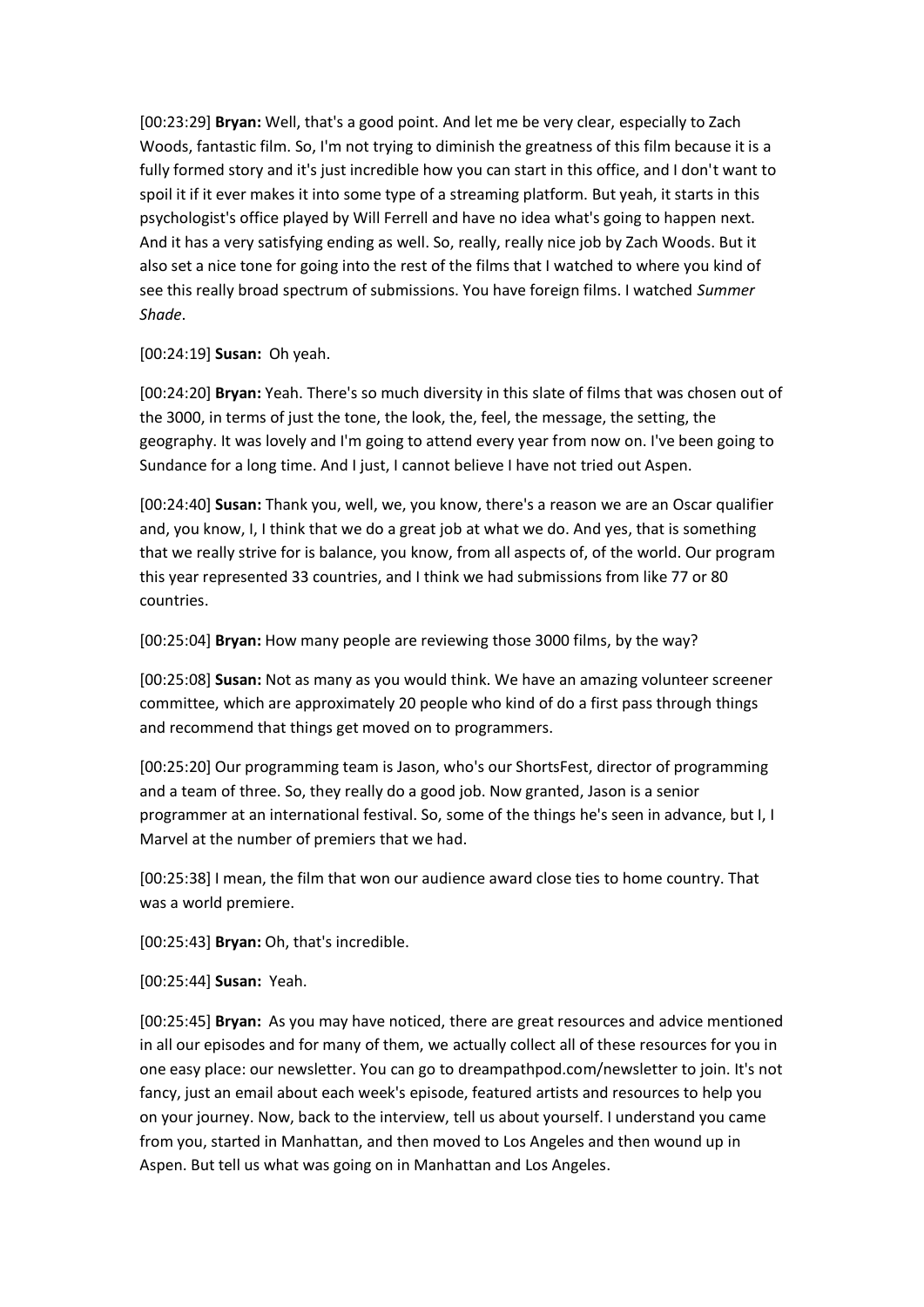[00:26:21] **Susan:** So, I left college, moved to New York. I started working in the PR department of an advertising agency and I started in August, and I think at the end of January, that following calendar year, the agency I was working with had lost their biggest account and my boss and I were the PR department. So, I lost my job and I was in a panic and somebody that I had gone to school with that, Hey, do you remember? So-and-so. He's leaving to go back to business school, and the company he's working for is hiring at some kind of cool startup indie film company. And I was like, yeah, that sounds kind of cool. I studied film in college.

[00:26:58] That sounds awesome. I didn't know one could actually have a career in film distribution. So, I went into interview at October films. Which was launched right around the same time that Miramax was launched, by four guys, Bingham Ray, Jeff Lipski, John Schmidt and Amir Malin. Sadly, we lost Bingham several years ago, and he was a true mentor and a Maverick. Back in the day, he was one of the kookiest creatives, like close friends with Mike Lee and Pedro Almodóvar and, you know, just seminal directors like that, that really formed my basis and love of cinema. So, I started out there, I was moving print copies around the country.

[00:27:38] That was, that was my job. I was the print shipper. And they also said, "oh, you're going to have to handle deliverables." So when, when we're accepting a film from a producer, you need to go through all the legal lists and figure out what film elements we need, what marketing materials we need. It was the worst thing in the entire world, but it was also the best education one could get in film, understanding what it takes to deliver a movie. Like if you're a producer, what distributors are going to need. So, I was there for a little while, went to- so I left October, right? Is they were about to blow up after a little movie called *The Last Seduction*. And right before they did *Breaking the Waves*, the Lars Von Trier film, with Emily Watson and Stellan Skarsgard, which is still my all-time favorites.

[00:28:26] I went to another small New York based art house company, distributed a movie called starring Liv Tyler, that was James Mangolds directorial debut back in the day, and then ended up leaving there to go relaunch the theatrical division of a company called New Yorker films, which had been around basically since the sixties.

[00:28:47] And I worked for an incredible man named Dan Talbot who passed away, I want to say December of 2018, Dan was truly my mentor. He was unbelievable. He owned a theater in Manhattan called The New Yorker theater and ended up with Lincoln Plaza Cinemas was the multiplex, on Broadway, on the upper west side that he had for years, that theater sadly closed recently. And it was really the end of an era. Dan was an incredible man who was responsible for bringing Bernardo Bertolucci and Jean Luc Godard to the United States. He was friendly with both filmmakers. I met Verner Herzog sitting in his office. You know, he was that guy. He launched. Fassbender. He launched Guzman.

[00:29:29] He launched, Hector Babenco all in the United States. I mean, these were established filmmakers in their own countries, but I was with them for five years. And I really looked at that experience as my grad school education and cinema studies. I was a member of. Dan and his wife, Toby's family. They took me to Cannes for the first time, you know,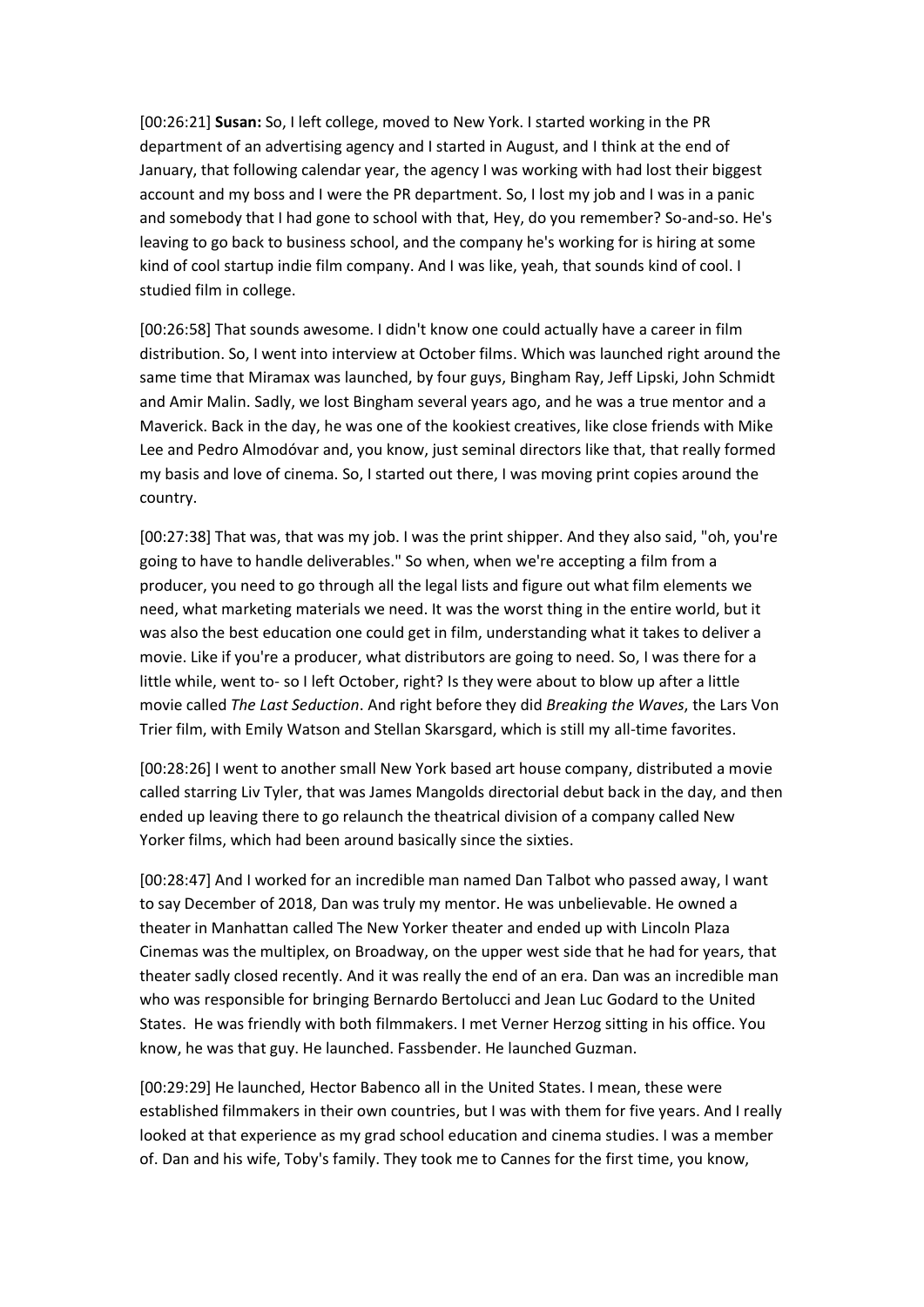there used to be late night, sessions sitting on the edge of their bed, discussing, you know, what movies we were seeing the next morning.

[00:29:56] It was all quite civilized. And that was really how I got started, and the bug really bit me. And I think. I think Dan, who was probably in his seventies at the time, early seventies thought it was hilarious that, "oh, here's this, you know, go get her young woman who's chomping at the bit to go try to get deals done" so, he would send me in to talk to all the European producers where, you know, we would make deals for no money. And I would offer them, you know, a 50/50 split with expenses off the top. But you know, this was how I really forged my way in the foreign film business. I met everybody through him. And after being there for five years, I was running their theatrical division.

[00:30:38] So I was putting films on screen around the country and, you know, negotiating all the advertising and doing all that. But acquisitions was really what I wanted to do. So going to Cannes with Dan and then he started sending me to Berlin on my own was, was really, you know, kind of what set a trajectory for me.

[00:30:56] I got a little bit off course for a little while working for a digital cinema company called Madstone Films that was a little bit ahead of its time when September 11 happened that kind of rattled, the whole digital cinema era, and I started consulting for a little while and then ended up finding my way to LA working for Paramount.

[00:31:17] **Bryan:** Ah, nice.

[00:31:18] **Susan:** I was brought in as head of acquisitions.

[00:31:20] **Bryan:** What is head of acquisitions? What do they do?

[00:31:23] **Susan:** Oh, so we would acquire, completed features or projects that script stage. So, I was meeting with producers, you know, throughout the US but also UK, Australia, certain foreign producers who were looking for co-production partners, and Paramount Classics didn't actually, co-produce a whole lot. But here and there, we would get involved in a movie, and put some money up and help the help the producers get the movie finished. And we would take usually right to the US the UK, Australia, and South Africa, which were known as the English speaking territories, but working for a global, you know, studio like that really gave me much more experience understanding the international marketplace. And I think I really fell in love with cinema from around the globe, basically because that's where my roots were, but also really dealing with sales agents who were people that sell the rights to films internationally.

[00:32:22] So, if somebody is making a movie, the US is considered one territory in the UK is another territory in Australia is another and France and Italy in the middle east. And you know, it, it, all the things were sold sort of that way around the world. Like sometimes. Films will sell worldwide, which is the best thing in the world.

[00:32:41] But you'll see in certain countries, somebody like a focus features, maybe distributing a film in the US and all the English speaking countries in Latin America. But in France, there's a French distributor that has it, in Israel, there's an Israeli distributor. So, this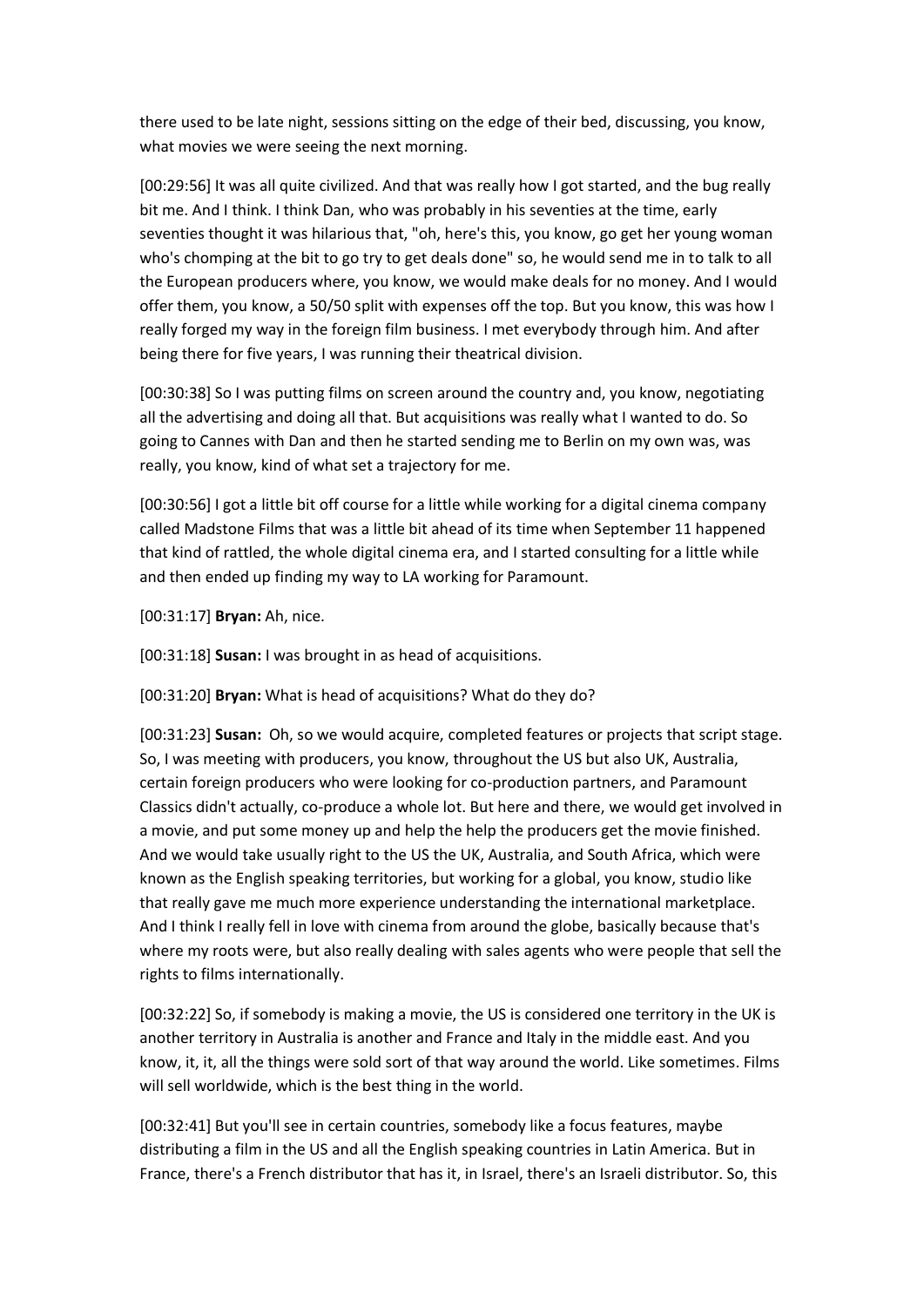to me was always fascinating. I got to see the world, or a lot of the world anyway, and really learn that business from the ground up.

[00:33:03] And, in 2005, my division at Paramount was shut down. They created another division called Paramount Vantage, which, which was a lot larger. I was not asked to be a part of Paramount Vantage, which was kind of okay at the time, I had gotten my studio experience. I wasn't sure if it was necessarily for me.

[00:33:21] And, I got a work visa and decided I was moving to London. So, why don't we try and move to London? ' Cause I hadn't done my official semester abroad. I did consult for a small sales company there, which was called The Salt Company. And I became their US scout. So, I was looking for US projects for them.

[00:33:41] They would get involved in at script stage and we would help put financing together. They also had a sister company that was a production company based out of Puerto Rico. And at that point I was also consulting for the Miami International Film Festival. So having a Puerto Rican based production client, working in Miami with a coach, the production market and trying to help Latin American films get made at all.

[00:34:04] You know, it was the perfect tempest in the teapot. So, I really started spending a lot more time in Latin America, never found a full-time job in London, but sort of parlayed all these consulting gigs into a little bit of a... I guess what led me to become an executive producing business. I ended up moving back to New York from LA in 2010, to be closer to my family and was working for a New York based non-profit that gave support to films and filmmakers called the Independent Feature Project, the IFP, their counterpart in LA is called find film independent. So, if anybody's familiar with those. They're organizations where filmmakers can go and look for support, whether it is, you know, sort of advisory services, helping to find grants or underwriting. So, I oversaw a 35 project co-production market with films from all over the world, so I was involved in the selection of those films and also was sort of the liaison between the filmmakers and the industry within the U S and it would sort of get on the phone with certain distribution companies or certain studios trying to court them to comics. We had all these great projects that they should be hearing about. And then that led me to work with an independent financier for a while who's based out of LA. And I think we made five or six movies together over like a two to three-year period. Company's called Hyperion media group.

### [00:35:36] **Bryan:** Was that with *They* and *Maggie's Plan* or was that a different period?

[00:35:39] **Susan:** *Maggie's Plan* was with Hyperion; *They* was something that I did outside of Hyperion. Which was a really wonderful film that I think is so important today. I think the film launched two years before its time, we did a screening in Aspen with the film. There's a group here called Aspen Out, and with Aspen Out, Aspen film, put on something called the Alliance film series, which was done in conjunction with, several area, Gay-Straight alliances here in our valley.

[00:36:10] And *They* was the last film that we showed, and we were able to do a zoom Q&A with the lead, from the film, and some of the kids who came up for the program, which was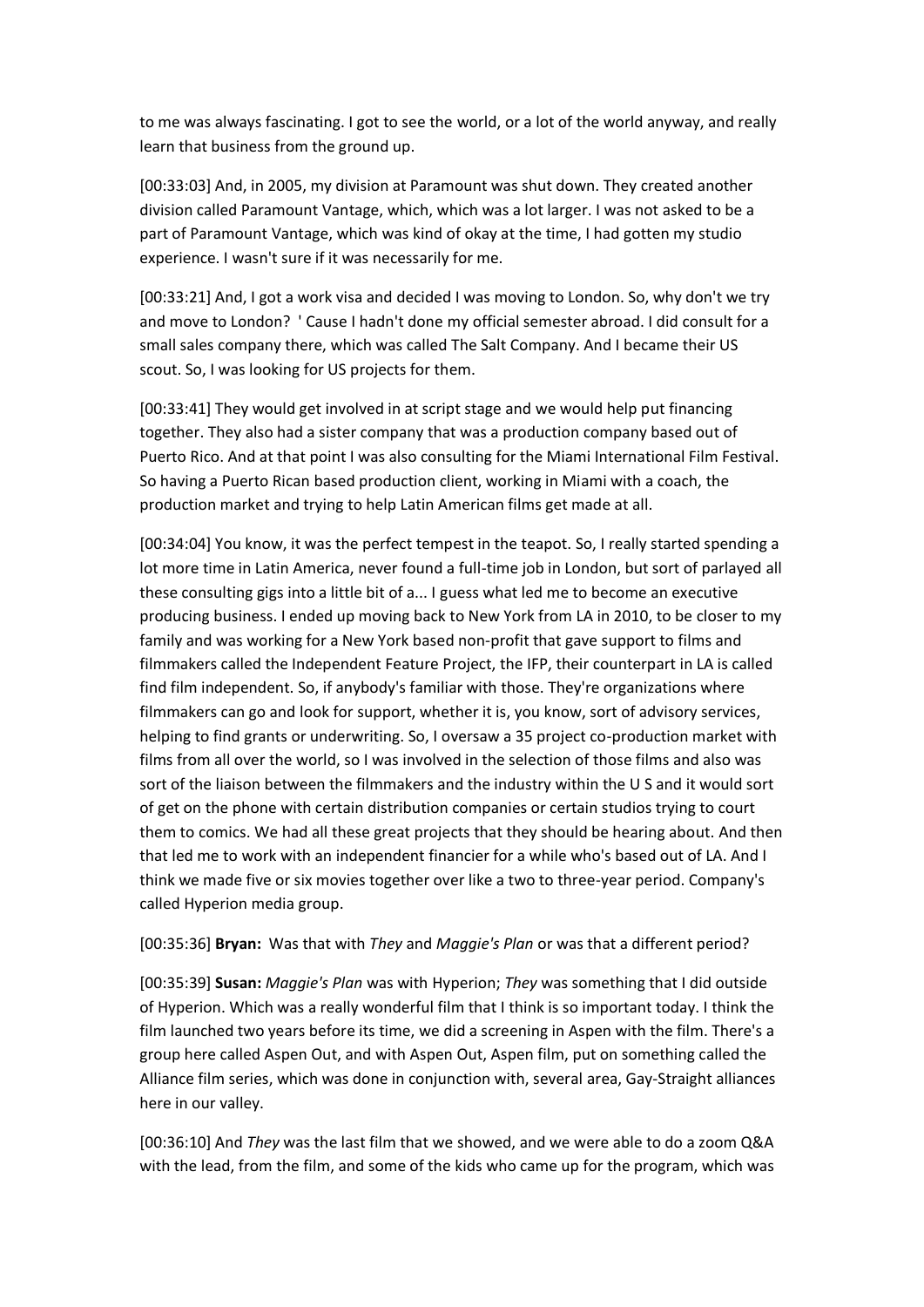pretty incredible. Unfortunately, we were not able to get the actor here, but the fact that these kids were able to have a dialogue with this person at such a critical point was really fascinating, and as I said, it's, it's interesting. Just two years later, we've come so much farther.

[00:36:39] **Bryan:** The conversation that you guys started with that film is so important and so relevant right now, still relevant.

[00:36:45] **Susan:** So, that director was an Iranian woman whose first short won a prize at the Cannes Film Festival. And as a result of that when she was encouraged to make a feature. So, we, we did premiere the film in Cannes out of competition, which was pretty great. And that was a really great experience. Hyperion was slightly more mainstream Indie, I would say. We did a few documentaries. We did a great documentary on, superstar, DJ, Steve Aoki, which is a great one.

[00:37:16] **Bryan:** That's a good one. I saw that.

[00:37:18] **Susan:** That was a good one. *Maggie's Plan* was phenomenal. We did a wonderful genre film directed by Corrin Hardy who has gone on to have an incredible career in studio system. And we also did a great Palestinian Israeli film about a Palestinian Israeli rapper. It was very controversial because it was made by a very lefty Israeli.

[00:37:43] **Bryan:** Yeah. That's interesting about a Palestinian?

[00:37:45] **Susan:** Yes, and I've been involved in some other films aside of that. And in 2017, after I was back in New York, the chairman of the Aspen film board approached me to see if I'd be interested in coming out here to head up Aspen film, because the organization was in transition, and they were looking for a new executive director.

[00:38:05] So, I kind of thought I was retiring to the mountains. And it's been a lot of heavy lifting. It's been amazing, but three festivals a year is a lot and we were really small team. But it's this great community that loves the arts. It's something I do really love, but it's, it's been an experience.

[00:38:24] **Bryan:** So, let's go back to executive producing. I don't think many people know, at least I don't. What does an executive producer do? I have some filmmaker friends, and what I know is that very broadly producers have a lot of say-so because they're the money people.

[00:38:41] **Susan:** Right.

[00:38:41] **Bryan:** And they're going to know what's too expensive, you know, you got to stay on budget, but what more specifically did you do as an executive producer and what do you miss, if anything about that job?

[00:38:53] **Susan:** So, well, I didn't think there was anything harder than indie film producing until I got into the nonprofit world trying to pull off three film festivals a year with a staff of two and a half. However, executive producing is really bringing money to the table. So, I always sort of pitched myself as a consultant, as putting projects and people and financing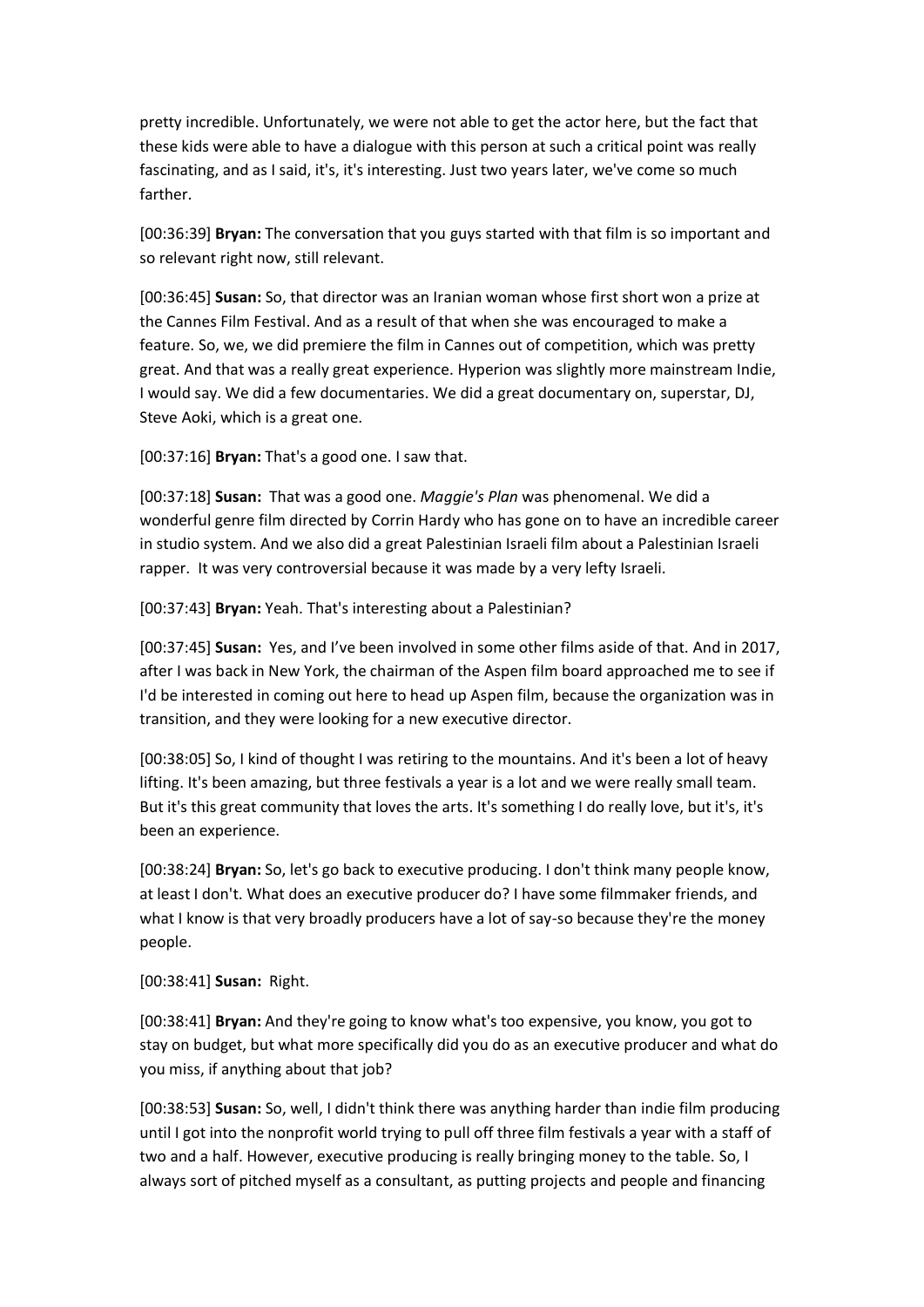together. So, as I said, I worked for a financier. Part of what we would do and bringing the money in is, you know, we would, we would end up with credits and we would also not oversee things because that was really the producers job. The producer would usually find the music and put the whole crew together.

[00:39:35] But, as somebody who's coming in with financing, you wanted to make sure that you felt comfortable with all the choices that were being made because you were kind of wagering. You're wagering your investment on the team that the production team is putting everything together. Even more than the director, you're kind of wagering that the producer can execute.

### [00:39:58] **Bryan:** Right.

[00:39:59] **Susan:** So, you're not dealing with the same things that the producers dealing with, but you need to have an understanding of, well, how is the film getting sold? What is the festivals strategy? Where's the film going to launch? Who were going to be the first people to see the film, you know, oh, your music budget is over what you expected?

[00:40:17] We would like to see that you find a different version of that song that's done by not the original group. So, you're not spending an extra \$50,000 on one track. If that makes sense. Yeah. So usually if somebody has an executive producer credit, it means that they brought some sort of financing to the table.

[00:40:34] **Bryan:** That makes a lot of sense. So, when I'm looking at the credits, I see executive producer on film and that means money, and then producer is more logistics. What would you say boots on the ground is making sure the directors staying on track and the actors not doing crazy things? That's going to shut down the film, and.

[00:40:54] **Susan:** Making sure the budget stays on track that you're not going over. That if you had an overage somewhere that you're going to reallocate finances, I worked on an amazing film with Julie, another Julianne Moore film, which was called *Still Alice*.

[00:41:08] **Bryan:** Oh, that's another good one.

[00:41:10] **Susan:** Yeah. It's the one that Julianne Moore won the Oscar for.

[00:41:12] **Bryan:** Right.

[00:41:13] **Susan:** And I was brought on by the French finance years, guys I'd known throughout my whole career. They had gotten involved to finance the movie and they wanted somebody on the ground in New York because they were Paris-based, and they weren't going to be there for the whole shoot that they trusted who was going to be their production executive in making sure that all of the production stuff stayed on track.

[00:41:36] So, I would sit with the producers regularly and go through budget stuff and make sure that all the numbers were fine. And I thought, oh my God. This is a lot, but it was making sure that not only was the producer doing their job, but I think even the harder job is the line producer.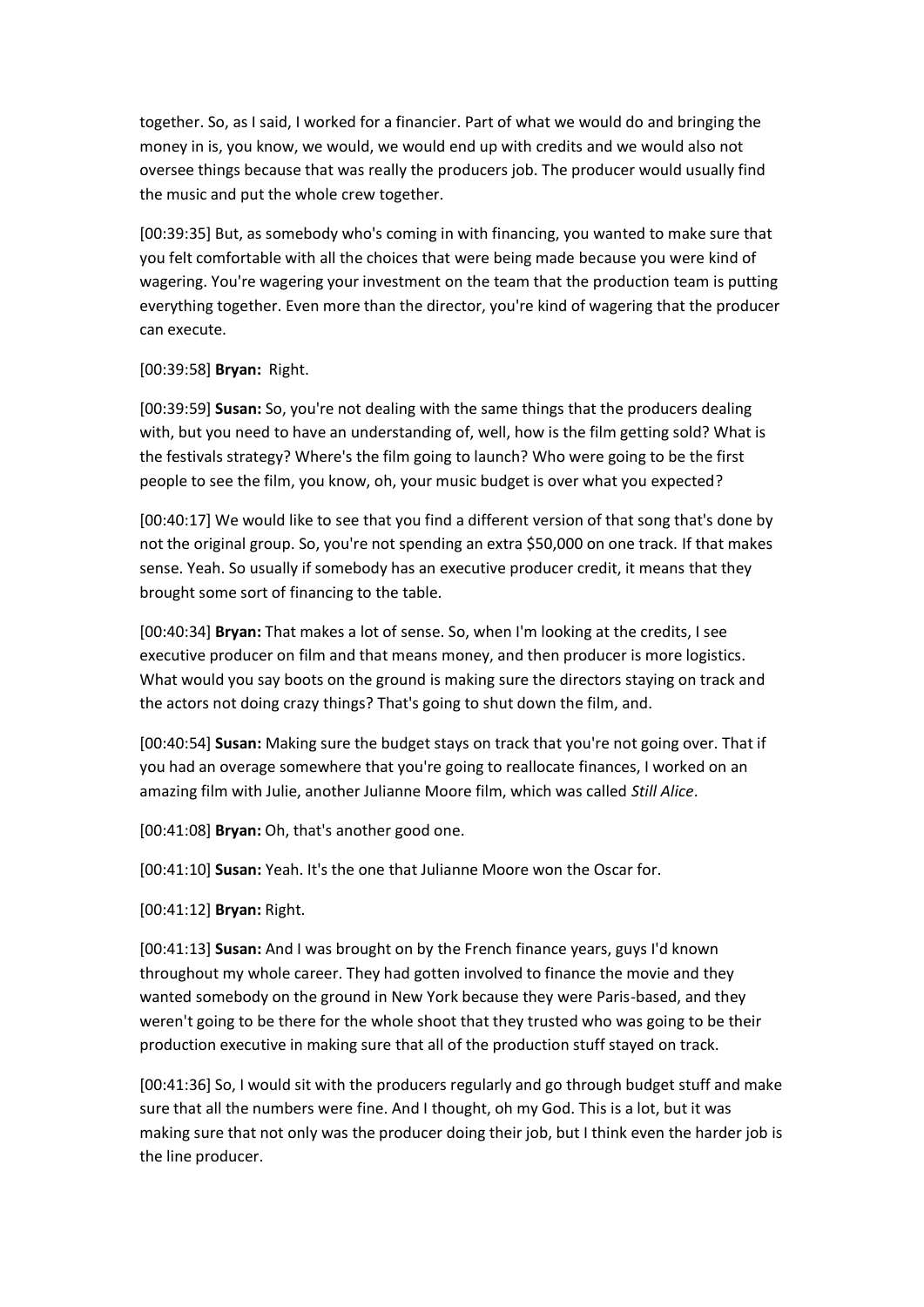[00:41:50] **Bryan:** So, going back to your formal education, I think it was communications and advertising at U Penn, right?

[00:41:57] **Susan:** Yeah. Communications and marketing. I graduated from the Annenberg school there.

[00:42:01] **Bryan:** So, do you think that that degree and that education prepared you for what you ended up doing in the film industry? Or was it a completely new trial by fire education that you received after college when you were working.

[00:42:13] **Susan:** I think that the foundation that I got was a great toolkit for me. I really learned to understand and appreciate cinema. And I think that's what led me to my first couple of jobs with these smaller art house indie companies, where I guess my tastes had sort of been cultivated. And as I said, working at new Yorker films for five years, really felt like the grad school education and cinema studies and really.

[00:42:41] You know, sort of honed my tastes and helped me appreciate cinema from around the globe, which was something that I always gravitated to more than studio fair. For the most part. There's just something about the storytelling, I think, and also working a lot with Iranian cinema when it was really big and making its way into the, into the US.

[00:43:01] In the nineties, just really understanding the simplicity of the storytelling and, and realizing that when you do put parameters on people and sort of forced them to tell beautiful stories within the confines. Of a system, if you will, they're still really beautiful things that can come out of it. And there's something about, it's a yoga term about like using constraint to find freedom, if you will, that I always really loved. In terms of the business stuff, you know, I took a couple of business classes and had an understanding of the business side. But the film business is really an animal unto itself and you get to learn it by seeing deal flow. Really, there are certain deals that look very similar, and then there are things that are just very different from anything else.

[00:43:51] There are certain things that you always want, but you need to have somebody who's seasoned in these deals to make sure that everything that you, all the assurances that you would want are in place as you go, because you know, you, we, we would come across filmmakers who claim that they're producing and come in with a, you know, oh, it's a \$20 million budget, and you're kind of, when you can't make that film at that budget with those actors, you're never going to make your money back. "Well, of course you can." Well, no, I actually understand the way foreign sales work and nobody's going to take that deal. So, there is a lot of it that just comes with experience.

[00:44:23] **Bryan:** Yeah. What you've described here, I'm just sort of an awe of how complicated it all sounds behind the scenes, but it does make me think about this red carpet interview that I did at Sundance when Sundance was live in 2020. And I was interviewing the producers of this movie called *Nine Days*. And I was about to meet a producer by the name of Pierro Frescobaldi from unit nine out of London. And so, I asked one of the producers on the red carpet. I was like, "I'm about to meet Pierro one of the producers on your films." He's like Pierro who's Pierro. I said, unit nine, they're producing *Nine Days*. I mean, they're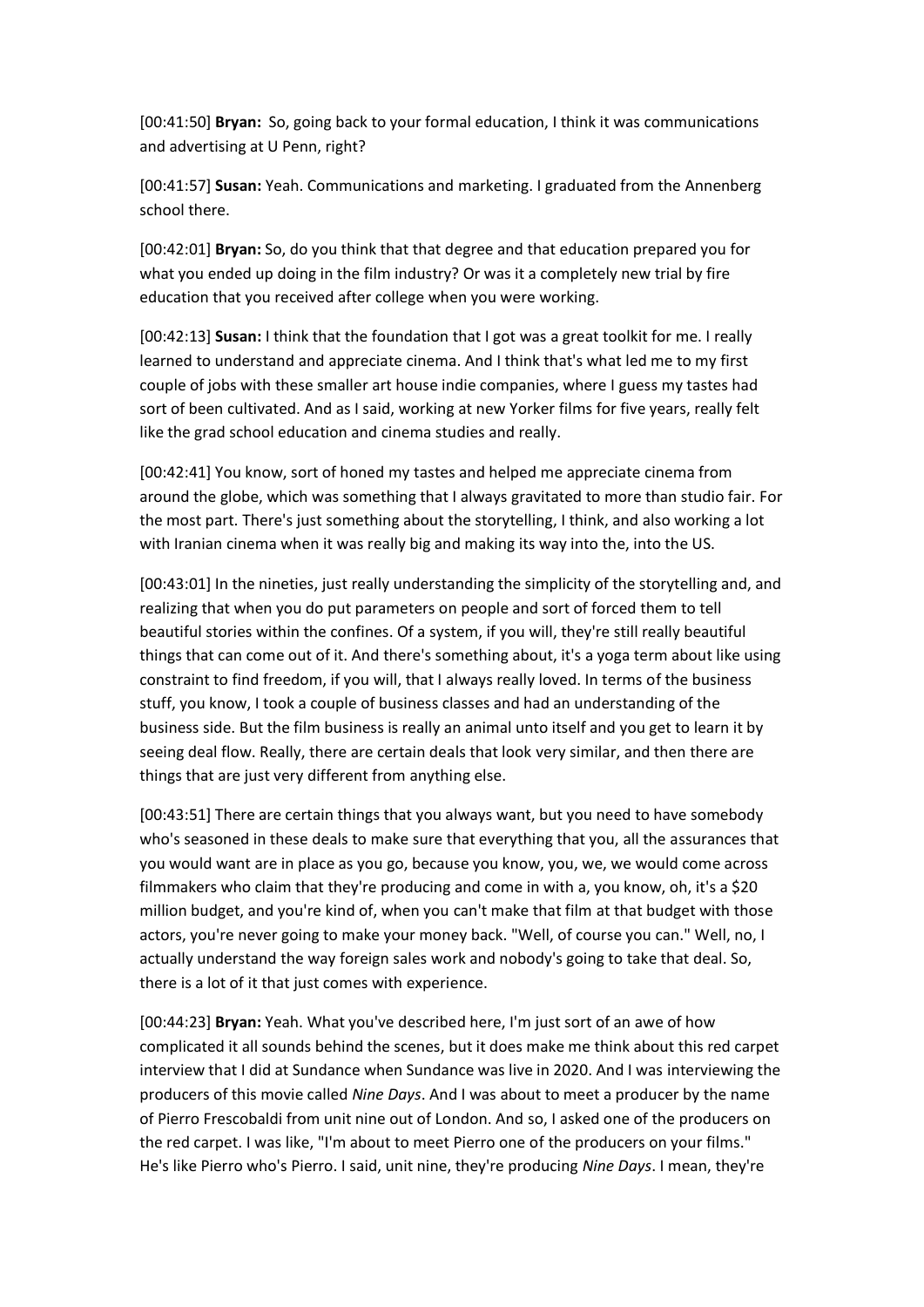one of the producers of this film. He's like unit nine. Like, I don't even know what you're talking about. So, that interview didn't go very well on the red carpet because he had no idea, but it made me realize that there are so many people that are involved behind the scenes that even the people on the front lines, so to speak, really have no idea what's going on and maybe that's for the best, because they're focusing on the creative part. Like we just need to get this thing shot, get it in the can edited and sent out to festivals.

[00:45:30] **Susan:** Yeah. They're, you know, it's, it's definitely, a good example of it takes a village. Yeah, but you also have kooky villagers, and you know, there's some, there's some productions that, you know, people would just say, "oh my God, it was toxic, there was one person on set who was just the bad apple who really ruined it, or who was really complicated." And you start to find, you know, the indie film world is pretty small. You know, people will cut their teeth somewhere and end up somewhere else. And it's all very relationship-based, and if you have a good experience, you pass somebody along and, you know, sort of the world that I come from, it's not that it's an infinite pool.

[00:46:08] A lot of us have done business around the world and worked in Latin America or worked in France or you'll have co-production partners from elsewhere. But there are people that if one, one person from this group has a bad experience, you know, that word will travel and you tend to find that some of the bad people only do business with the bad people, because some of the good people don't want to work with them anymore.

[00:46:31] **Bryan:** Yeah.

[00:46:31] **Susan:** So, it sort of works itself out in a strange way. In a lot of times films end up falling apart for that reason, unfortunately.

[00:46:39] **Bryan:** So, do you see in-person film festivals coming back in 2022?

[00:46:44] **Susan:** Oh, for sure.

[00:46:45] **Bryan:** Yeah.

[00:46:45] **Susan:** For sure. I'm not exactly sure what they will look like, or if they're going to have to be, you know, six feet of distance between patrons or if they'll stagger screening times, but definitely, I mean, will, Cannes actually happen in July in France? Hmm. Not really sure?

[00:47:03] **Bryan:** Yeah.

[00:47:04] **Susan:** They're talking about it. The things that I've read in their lineups sound spectacular. I'm dying to see the new Lajos Carat movie with Adam driver and, Marianne Cotillard, but don't know.

[00:47:16] **Bryan:** Yeah, I guess nobody knows. And it's probably not that useful to speculate too much, but I was wondering if you had any insight information about what might be happening this year?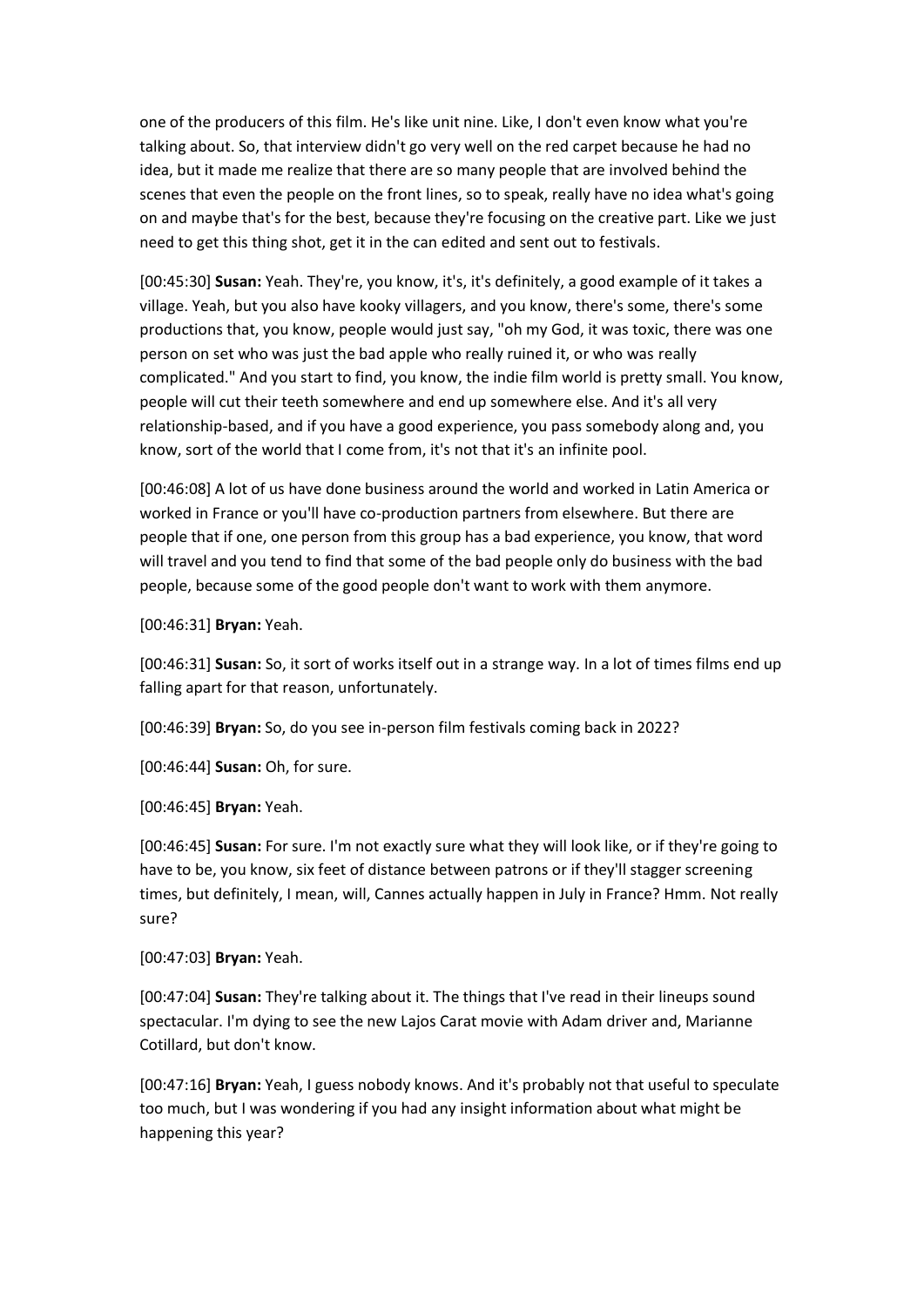[00:47:24] **Susan:** No, I don't have any insight in, I mean, I know what everybody else knows. I'm assuming that. You know, the thing that I worry about most is like, most of us who want to be vaccinated have been vaccinated here, so, there's a little bit more of a known quantity in the US my understanding in Europe is, is that, you know, my peers can't get vaccinated.

[00:47:43] So, you know, Venice managed to pull off Venice last summer and they did it safely. So, that was a great one, but Francis on lockdown right now, so I don't know how they're going to do that Toronto in September, maybe, but Toronto is having a massive outbreak right now. My, my colleagues can't get vaccinated. So, I don't know. I think the summer is going to determine a lot.

[00:48:05] **Bryan:** A lot of uncertainty.

[00:48:07] **Susan:** Yeah.

[00:48:07] **Bryan:** But we do know that the technology is there to do this online and pull it off in a really beautiful way. I mean, you did really well with this ShortFest that I participated in, so thank you.

[00:48:18] **Susan:** Thank you. Well, we're thrilled to hear that. I know that a lot of people had virtual fatigue and a lot of our patrons were like, we can't watch anything else online. So, it is a shame because I know that a lot of our people really crave the movie theater experience and just want to sit and eat their milk duds in the dark.

[00:48:34] **Bryan:** Yeah, I don't know. I mean, I, when I was at Sundance in 2020, I was there for the full two weeks and you know, I was seeing three movies a day, it was exhausting.

[00:48:44] **Susan:** Gosh.

[00:48:45] **Bryan:** Yeah. Well, that's all I could really stand. It was because I was doing interviews too throughout the week, but yeah, it was, but yeah, I, I was exhausted, and I was. I think I would have gladly taken on a couple of online, just streaming a few of them from my hotel or something. So, maybe this is going to be a new offering, even with inperson film festivals. You know, you just have a broader audience that's willing to participate online. And then the folks that want to be there in person can be there in person.

[00:49:15] **Susan:** Absolutely. I think you're going to see a hybrid model, definitely rearing its head. And, you know, I think the success of Sundance 2021, I think they had something like 200,000 participants this year seeing movies.

[00:49:28] I mean, it was unprecedented, you know, it was not ideal, and it was hard with everybody doing introductions from their living rooms and trying to do the live stream Q&A's, but it worked.

[00:49:38] **Bryan:** Yeah, it did work. I participated in Sundance 2021. And the great thing is, is that you get to bring family in. And normally my kids don't get to see any of the films that I see at Sundance because I'm not going to pay for tickets for them.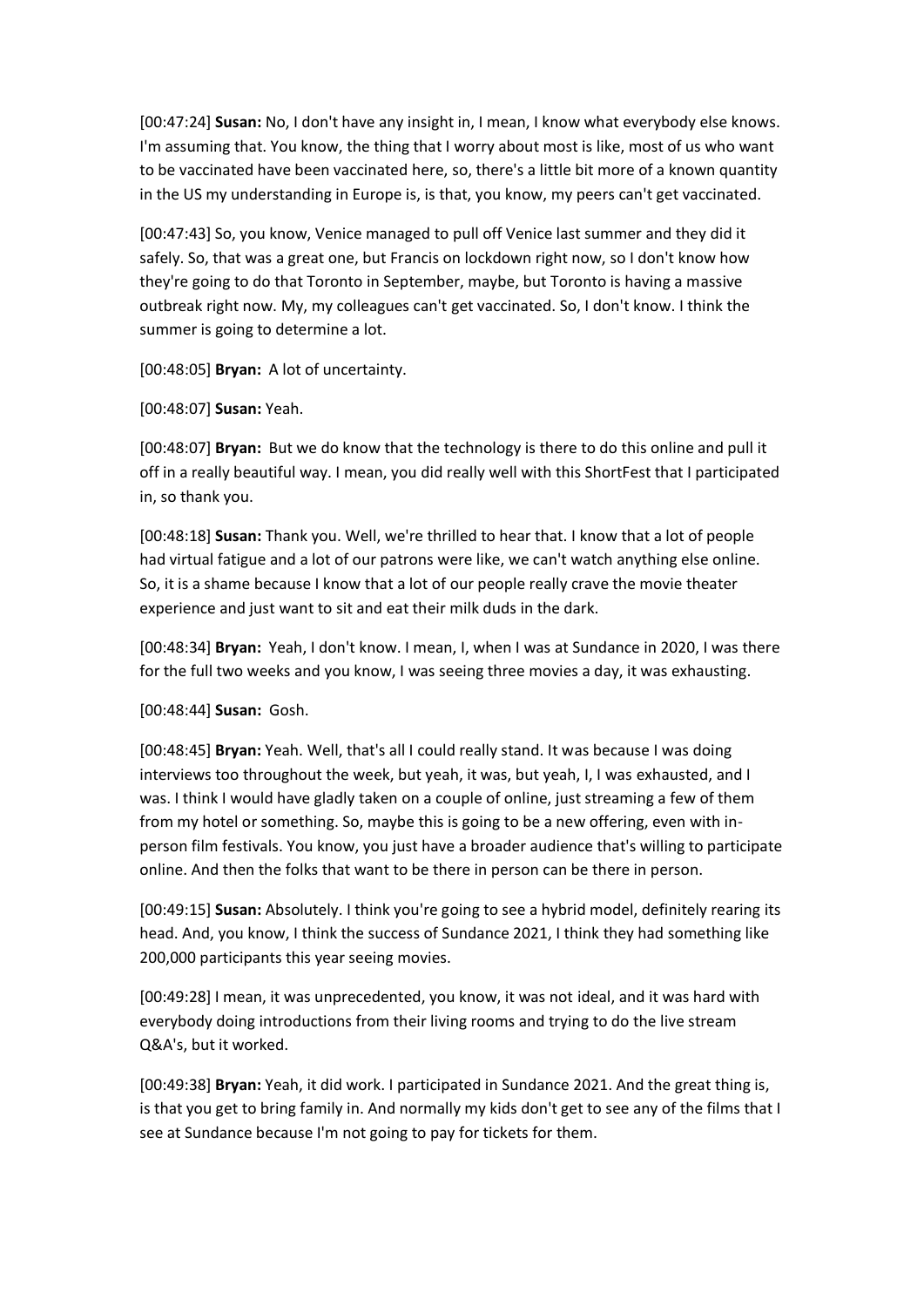[00:49:51] But, you know, I'm there in my living room and it's just a lot more accessible that way. I'm glad it worked out for Sundance.

[00:49:56] **Susan:** Yeah, it was, it was great. You know, I worked just as hard people are like, why are you so busy? I'm like, because Sundance is going on and I am seeing five movies a day in my house.

[00:50:08] **Bryan:** Yeah. So, a couple more questions. Yes. Where can folks see the shorts? Is there going to be a more permanent stable platform for seeing short films? Like the ones that we're premiering at Aspen ShortFest?

[00:50:24] **Susan:** Not through us, everything. And, and it's, it's interesting. We've had this conversation a lot, everyone. "Why can't you just leave the movies up there? Why can't you just show them for three months?" It all comes down to rights and to go to a festival, especially in Oscar- qualifying festival producers and sales companies are thrilled to give you the opportunity to screen their movie so that buzz can get out there.

[00:50:45] And so that's something as an opportunity to be an Oscar qualifier. Beyond that, they're looking to monetize the film for the filmmakers. So one of our industry guests who was here, works for a Canadian distribution company called Ouat media they're spelled O U A T media. So, they do a great job in getting shorts online on television making deals.

#### [00:51:08] **Bryan:** Right.

[00:51:09] **Susan:** The marketplace used to be much smaller for short film, but I think it's growing because people are consuming so much more content on mobile devices, at their homes, there are shorts channels that you can subscribe to. There's an organization called, or a company called Shorts International. So, I don't know if you've seen that all the Oscarnominated shorts were being packaged and bundled. We actually had them on our website through yesterday where you could, you could buy the animation package, the live action package, the documentary package. So, that was put together by Shorts International. So, you'll see a lot more like that, and I think on other platforms like Hulu, and I think certain distributors are buying more shorts now, but you are seeing more and more of these it's, it's becoming more of a business. And, you know, as I said, it's really become a calling card. The film that kept escaping me that I wanted to call crash is actually *Whiplash*.

[00:52:04] **Bryan:** Oh, okay. Yeah.

[00:52:05] **Susan:** If you remember that one.

[00:52:06] **Bryan:** Oh my gosh. That's what, I have it in my queue to watch again. I've watched it three times already, but it's.

[00:52:11] **Susan:** Yeah, so Damien Chazelle had a short film here, you know, years ago, before whiplash came out. And then if you remember *Short Term 12*.

[00:52:21] **Bryan:** Another great one.

[00:52:23] **Susan:** Well, the short premiered here won an award and then the director.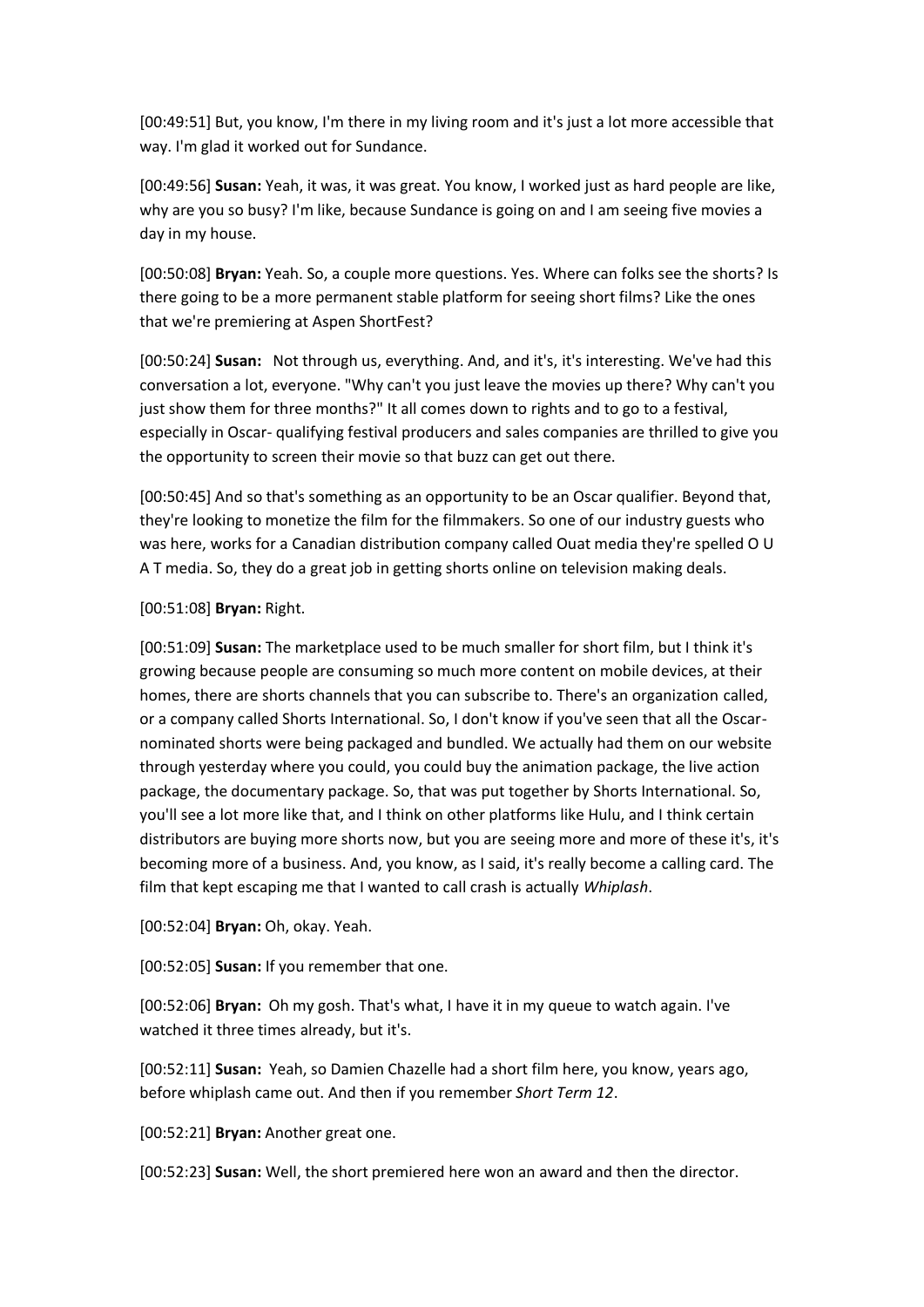[00:52:27] **Bryan:** Yeah, so that's directed by desk desk.

[00:52:30] **Susan:** Destin Daniel Cretton, thank you. I just, I needed a prompt. Destin came back here. We did a filmmaker conversation with him 2018, where he talked about the whole process of coming here with *Short Term 12*, you know, using the same cast. I mean, it was Brie Larson. It was, I mean, it was really an all-star cast when you think about it, Lakeith Stanfield starred in *Short Term 12*. And he, it took him a couple of years, but he managed to finally get the film executed as a feature. Yeah. It was a Brie Larson; Rami Malik was the other one. That's right, Lakeith Stanfield. So, he told us about his process and what it took going to Hollywood and how, you know, he had to make something slightly more commercial before people really realized, oh yes. Now you can go back and make this. And then he had *Just Mercy* two years ago and now he's directed Shang Chi for Marvel.

[00:53:24] **Bryan:** Yeah, that's incredible.

[00:53:26] **Susan:** So, he was here, right. And we also had, Renaldo Markus Green, who his first feature film won a grand jury prize at Sundance 2018, called *Monsters and Men*.

[00:53:38] He just made a film called *Joe Bell,* which the, for some reason, the release on that film keeps getting pushed. But he's also coming out with *King Richard* this fall, which is the story of Venus and Serena Williams, dad, and coach. And he just announced a Bob Marley feature film.

[00:53:54] **Bryan:** Oh, that's cool.

[00:53:55] **Susan:** That he's doing for Paramount.

[00:53:56] **Bryan:** Yeah. I interviewed a filmmaker named Keith Thomas and he directed a really cool horror movie; indie horror movie called The Vigil. And so, I interviewed him about that, but I found out through my research and my interview with him. That his calling card was a short, that is on YouTube. And you can watch it.

[00:54:16] There's like 350 views on this short called *Arkane*, A R K A N E. And it's a whole, it's a horror film, like six minutes long or something like that. So, it's a short, short. But he is now attached to direct Stephen King's, Firestarter, the remake of Firestarter with Blumhouse and I mean, a big studio film. And I, the reason I bring that up is not for your benefit because you already know what short films can do, but for my listeners benefit, short films that you can put on YouTube can really get your name out there and establish street cred and get you into the conversation at film studios for who to look at and consider for projects. So, that's awesome that you are creating this platform for filmmakers in that way.

[00:55:01] **Susan:** Absolutely, and that's sort of not sort of how, but, you know, when we select our jury, we had, we had a lit agent from one of the top, talent agencies, United talent agency who represents a lot of writers and directors, or writer, directors. And I thought that that was a great person to have as a juror because he really understands the international marketplace. We had a filmmaker, and we also had somebody from festivals who programs a lot of this stuff. So, you know, really is about getting your name out there and people seeing your work and understanding.